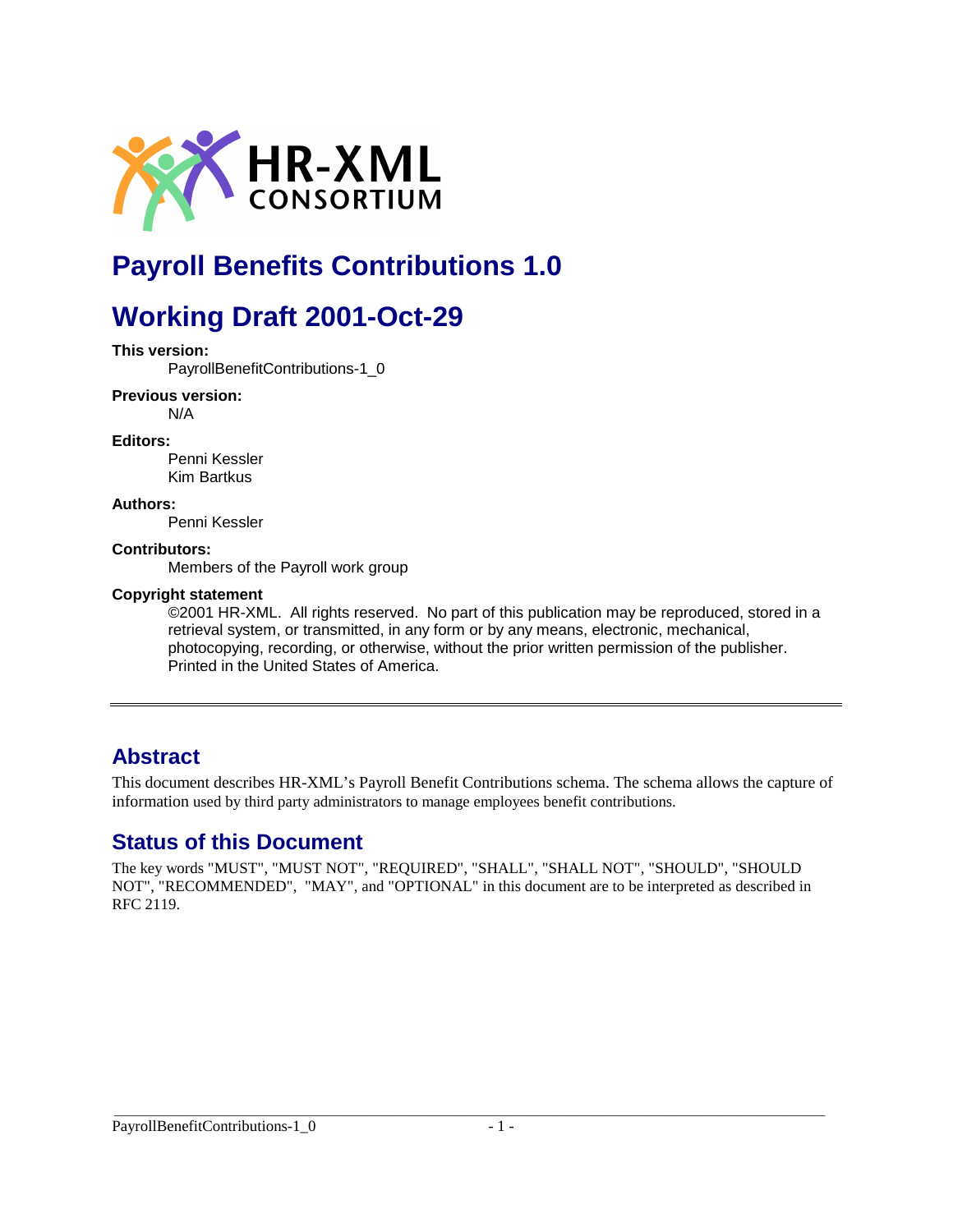## **Table of Contents**

|             | 1.1   |  |  |
|-------------|-------|--|--|
|             | 1.1.1 |  |  |
|             | 1.1.2 |  |  |
|             | 1.1.3 |  |  |
|             | 1.2   |  |  |
|             | 1.3   |  |  |
|             | 1.3.1 |  |  |
|             | 1.3.2 |  |  |
|             |       |  |  |
|             | 1.4.1 |  |  |
|             | 1.4.2 |  |  |
| $2^{\circ}$ |       |  |  |
|             | 2.2   |  |  |
|             | 2.2.1 |  |  |
|             | 2.2.2 |  |  |
|             | 2.2.3 |  |  |
| 3           |       |  |  |
| 4           |       |  |  |
| 5           |       |  |  |
| 6           |       |  |  |
| 7           |       |  |  |
| 8           | 24    |  |  |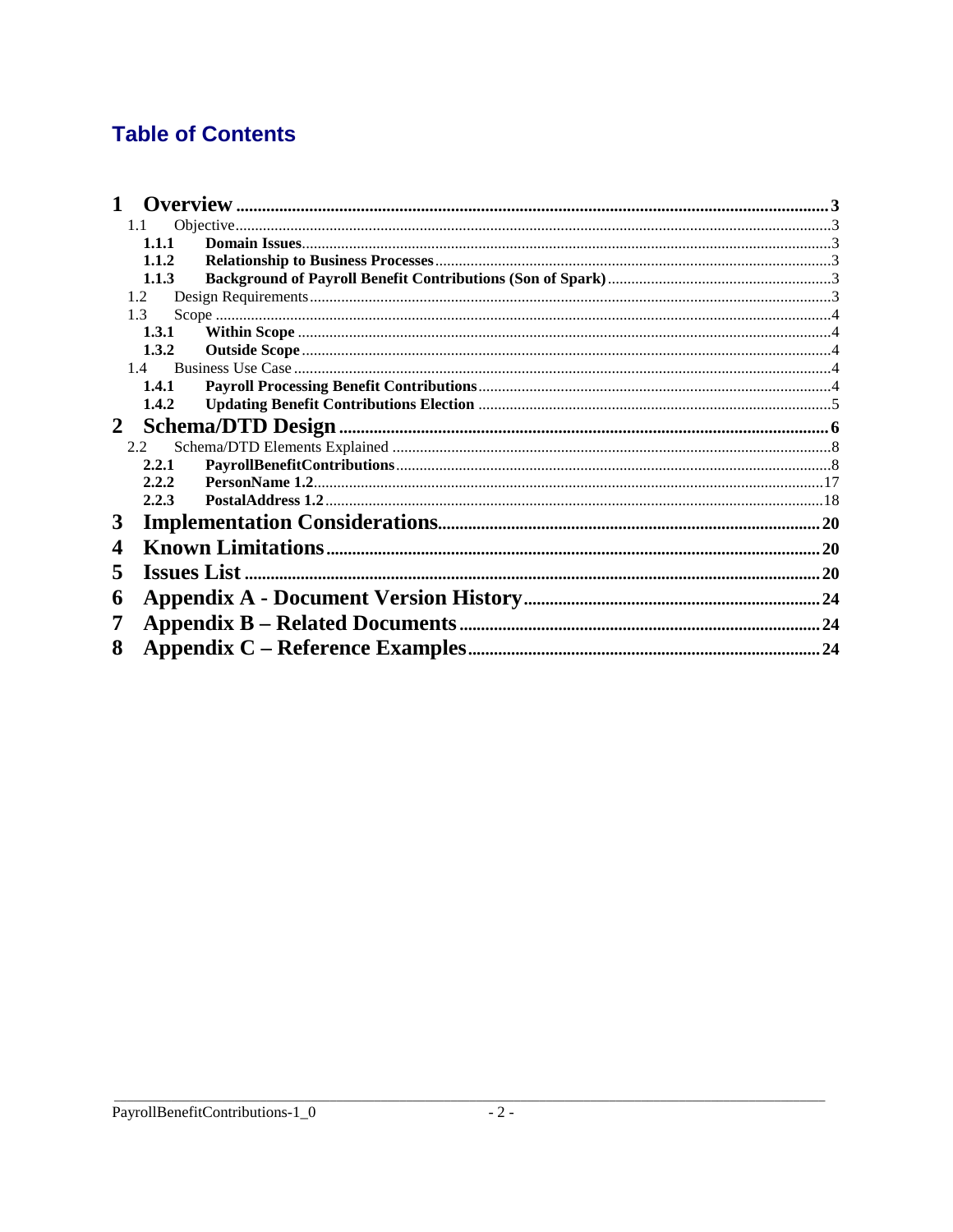### 1 Overview

### *1.1 Objective*

Create a Schema/DTD design to define payroll benefit contributions information that would be used by third party [ad](http://www.hr-xml.org/)ministrators to manage employees benefit contributions. This first design is only intended for US payroll-benefit contributions.

#### **1.1.1 Domain Issues**

The Internet has transformed the way payroll benefit contribution information can be managed by third party administrators and the people who participate in these programs. People are now able to view their payroll contributions and manage how those monies are disbursed through web interfaces. They are able to view balances and contact the third party administrators directly if any issues have occurred.

While the Internet has transformed the management of payroll benefit contributions dramatically, the current mechanisms of actually transferring payroll information from payroll vendors to third party administrators is still quite cumbersome. Some of the major areas of concern are listed below:

- Almost all third party administrators have their proprietary database formats. The payroll vendors must implement each type of file definition for each third party administrator they interface with. Maintenance can be a 'nightmare.'
- Integrating payroll management systems with Internet-based third party administrator services is made difficult by the wide variety of XML and non-XML data exchange formats in use today.
- SPARK (the Society of Pension Administrator and Record Keepers) has developed an ASCII file format that has been adopted by some of the major third party administrators. Instead of having payroll vendors converting to SPARK formats and then having to convert to XML formats a short time later, we are trying to reduce the amount of programming that will need to be done.

### **1.1.2 Relationship to Business Processes**

Many companies have defined/deferred contributions as part of their benefits packages that they offer to employees. In order to process these contributions correctly, the employees' participation information must be used to interface with the payroll system and third party administrators. This document specifies the data elements that will be necessary to process benefit contributions within a payroll and to send information to the third party administrators.

### **1.1.3 Background of Payroll Benefit Contributions (Son of Spark)**

The SPARK standard was forwarded to the payroll workgroup to define the benefit contributions information to be transmitted between a payroll vendor and a third party administrator The first phase of this project was to convert the SPARK standard to XML. The payroll transmission was demonstrated during a conference using a demo XML format. This initial phase was called the Son of SPARK.

### *1.2 Design Requirements*

Develop a Schema and documentation to allow the transfer of payroll benefits contributions information between employers and third-party administrators.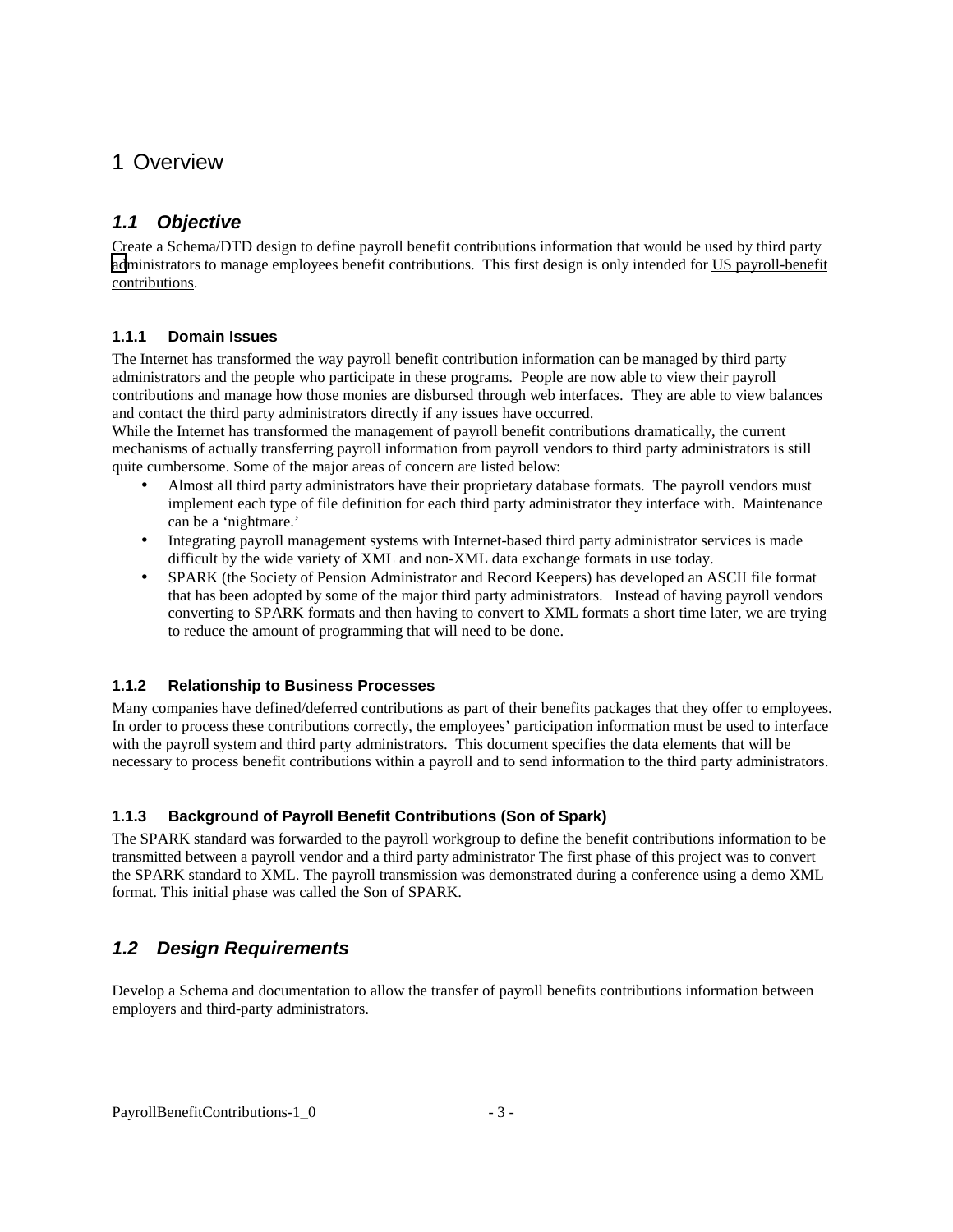#### *1.3 Scope*

#### **1.3.1 Within Scope**

Define the payroll benefit contributions structure for use in the payroll schemas defined by the HR-XML Consortium. This will include two transactions:

- Payroll processing of benefit contributions
- Updating the benefit contributions election

#### **1.3.2 Outside Scope**

Standardized XML vocabularies with no direct references to any US terminology will allow international payroll vendors to easily adopt the standard for international use. However, this specification contains benefit information specific to the US. Attributes may need to be added or driven off a table that stores the types of plans available by country.

### *1.4 Business Use Case*

The use case describes the payroll benefits transactions between an organization, employee, and third-party administrator. This is further defined in the activity diagrams below, where the swim lanes denote the transmission of information between business partners.

#### **1.4.1 Payroll Processing Benefit Contributions**

As the organization processes payroll, the benefit contributions are calculated and posted. This information is tranmitted to the third-party administrator. The administrator posts the contributions to the online system, where the employee may review the contributions information.



PayrollBenefitContributions-1\_0 - 4 -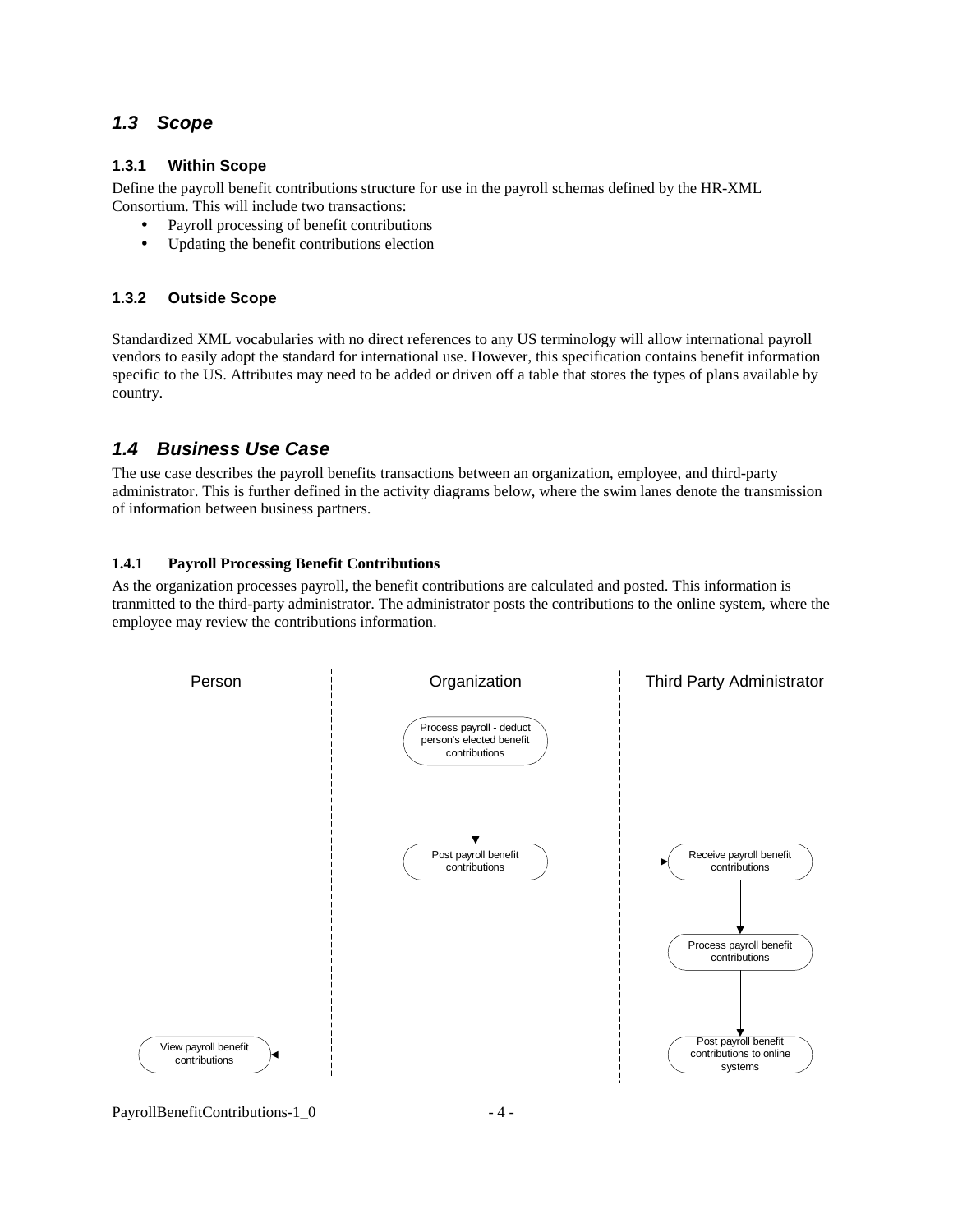#### **1.4.2 Updating Benefit Contributions Election**

When a current participant changes their benefit contributions, the new contribution information is transmitted to the organization. The organization calculates and posts the payroll using the new benefit contributions. The third-party administrator posts the updated contributions to the online system, to be reviewed by the employee.

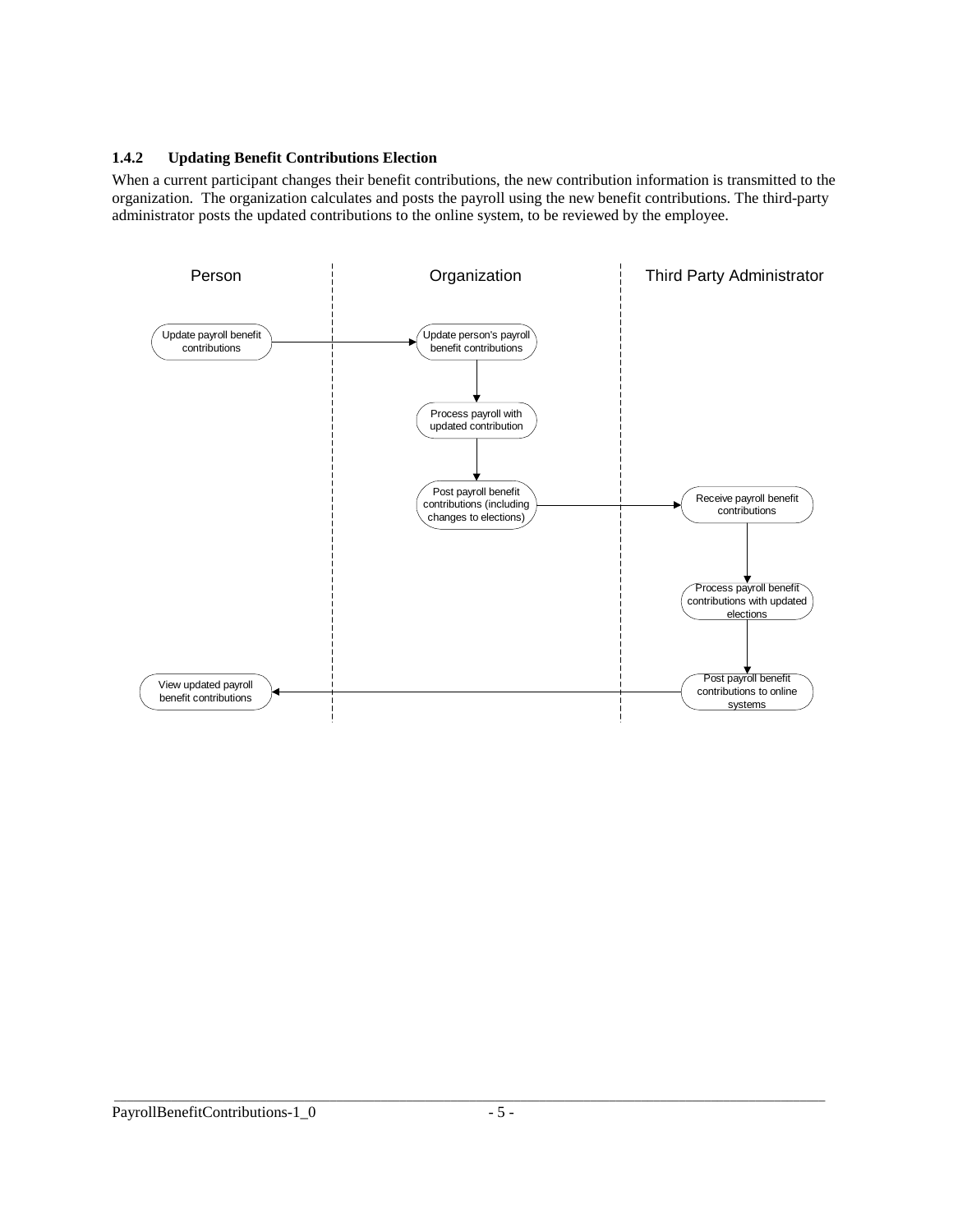## 2 Schema/DTD Design

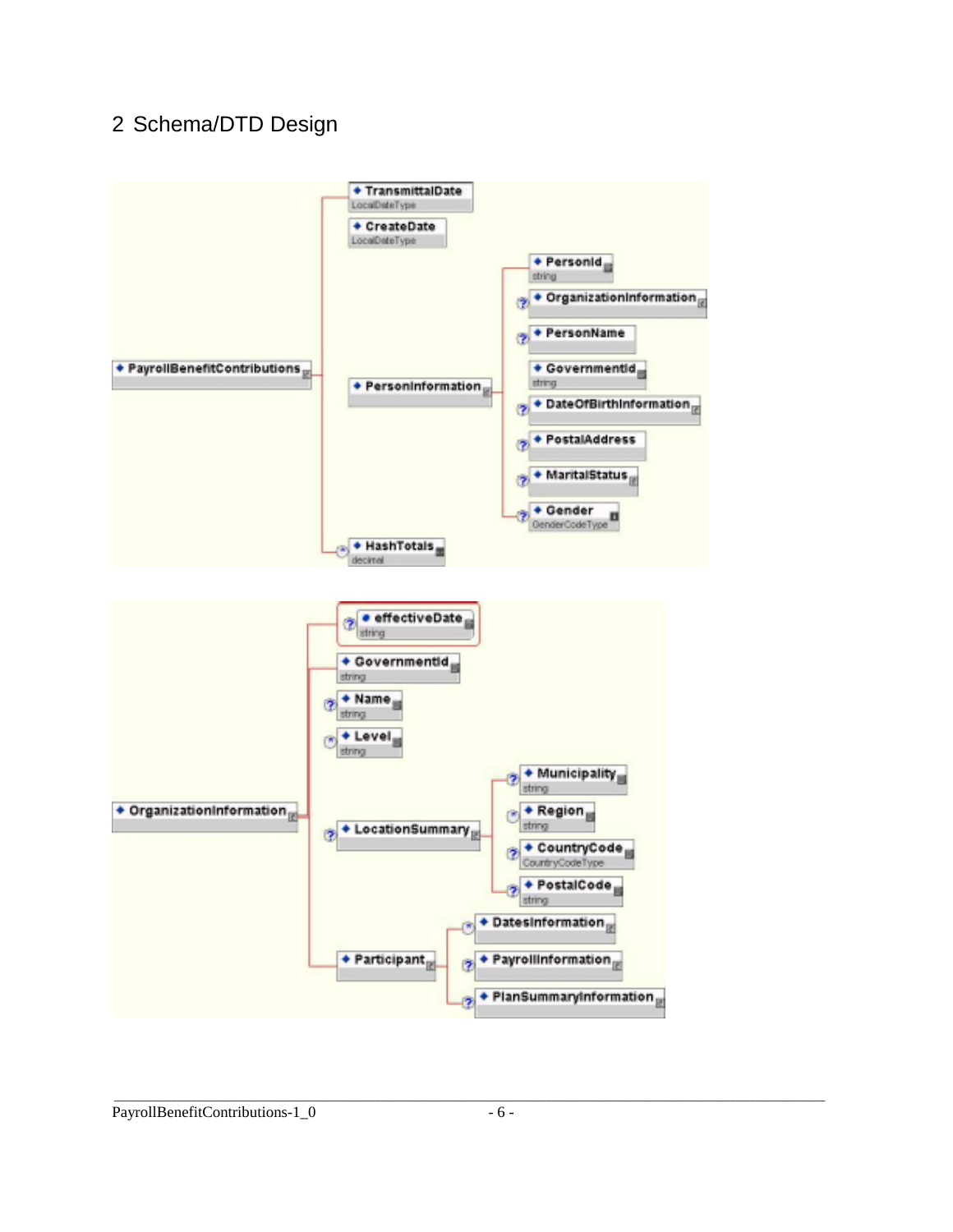

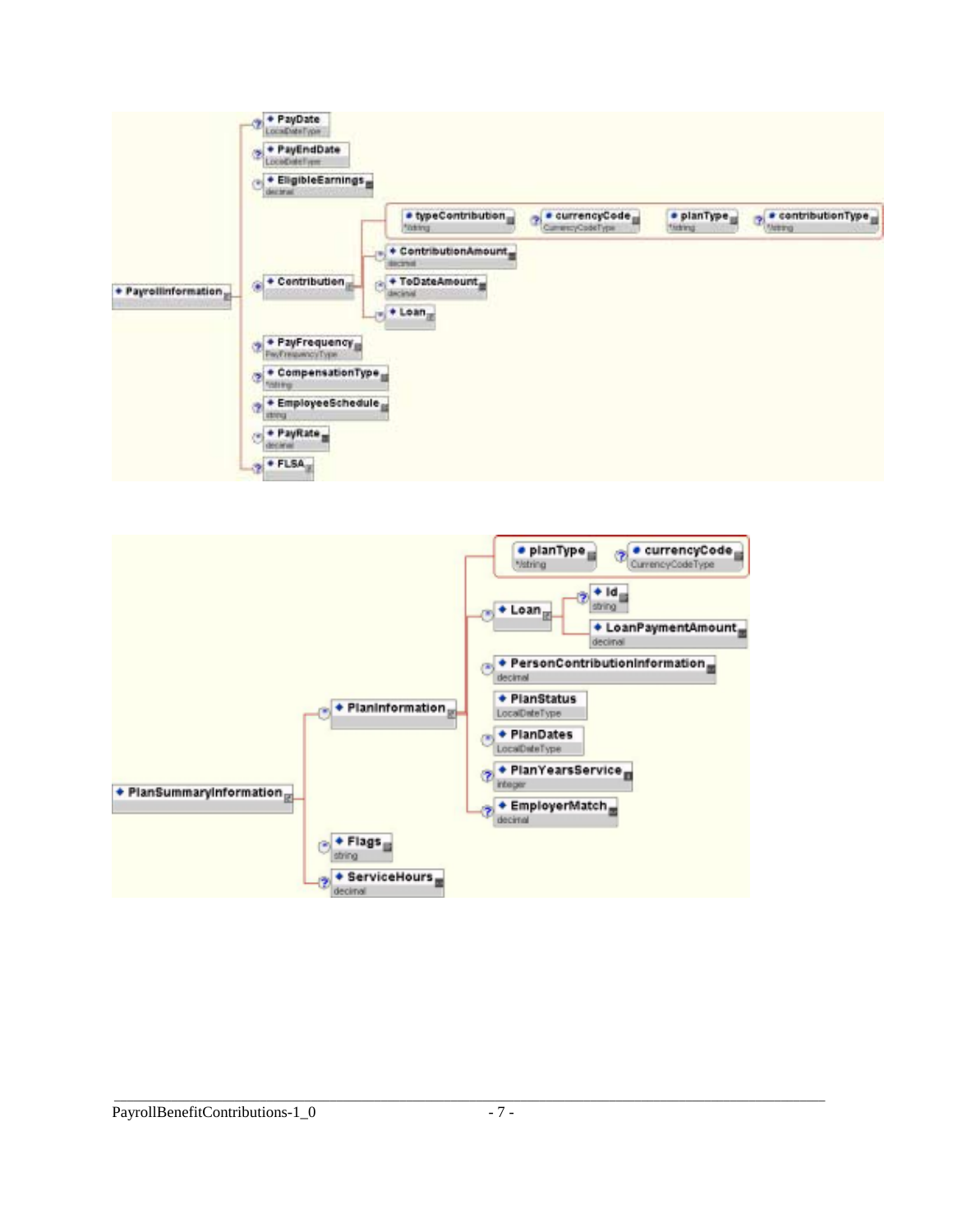## *2.2 Schema/DTD Elements Explained*

### **2.2.1 PayrollBenefitContributions**

| <b>Component Name</b>                                                                             | ContentModel<br>Data type<br>Occurrence:<br>Sequence   Choice   All<br>(minOccurs/maxOccurs)<br><b>Attributes</b>                                                                                                                                                                                                                                                                | Definition                                                                                                                                                                    |
|---------------------------------------------------------------------------------------------------|----------------------------------------------------------------------------------------------------------------------------------------------------------------------------------------------------------------------------------------------------------------------------------------------------------------------------------------------------------------------------------|-------------------------------------------------------------------------------------------------------------------------------------------------------------------------------|
| PayrollBenefitContributions                                                                       | TransmittalDate -<br>LocalDateType - S (1/1)<br>CreateDate - LocalDateType -<br>S(1/1)<br>PersonInformation -<br>[complexType] - S (1/1)<br>HashTotals - xsd: decimal - S<br>$(0/*)$                                                                                                                                                                                             | The root element for the schema. This is the<br>starting point for the Payroll Benefit<br>Contributions schema/dtd design.                                                    |
| / PayrollBenefitContributions/<br>TransmittalDate                                                 | - LocalDateType - S (1/1)                                                                                                                                                                                                                                                                                                                                                        | Date of transmission to the plan administrator.                                                                                                                               |
| / PayrollBenefitContributions/<br>CreateDate                                                      | - LocalDateType - S (1/1)                                                                                                                                                                                                                                                                                                                                                        | The date the XML file was created by the<br>payroll system transmitting the information.                                                                                      |
| / PayrollBenefitContributions/<br>PersonInformation                                               | PersonId - xsd: string - S (1/1)<br>OrganizationInformation -<br>$[complexType] - S(0/1)$<br>PersonName -<br>PersonNameType - S (0/1)<br>GovernmentId - xsd: string - S<br>(1/1)<br>DateOfBirthInformation -<br>$[complexType] - S(0/1)$<br>PostalAddress -<br>PostalAddressType - S (0/1)<br>MaritalStatus - [complexType]<br>$-S(0/1)$<br>Gender - GenderCodeType - S<br>(0/1) | Contains the information about the person such<br>as name, governement id's, and date of birth.                                                                               |
| / PayrollBenefitContributions/<br>PersonInformation/<br>PersonId                                  | - $xsd:string - S(1/1)$                                                                                                                                                                                                                                                                                                                                                          | Contains the person's identifier as it relates to<br>the person within the organization.                                                                                      |
| / PayrollBenefitContributions/<br>PersonInformation/<br>OrganizationInformation                   | GovernmentId - xsd: string - S<br>(1/1)<br>Name - xsd: string - S (0/1)<br>Level - xsd: string - $S(0/*)$<br>LocationSummary -<br>$[complexType] - S(0/1)$<br>Participant - [complexType] -<br>S(1/1)<br>effectiveDate xsd: string                                                                                                                                               | Contains the organization information as it<br>relates to the person.                                                                                                         |
| / PayrollBenefitContributions/<br>PersonInformation/<br>OrganizationInformation/<br>effectiveDate | - xsd: string -                                                                                                                                                                                                                                                                                                                                                                  | The effective date for the organization<br>information. This will help keep track if there<br>are any organizational changes and when they<br>occurred (including transfers). |
| / PayrollBenefitContributions/<br>PersonInformation/<br>OrganizationInformation/                  | xsd: extension base:<br>xsd: string                                                                                                                                                                                                                                                                                                                                              | An identification number issued by a<br>government to identify a person. For example<br>the CPF in Brazil, or the Social Security Number                                      |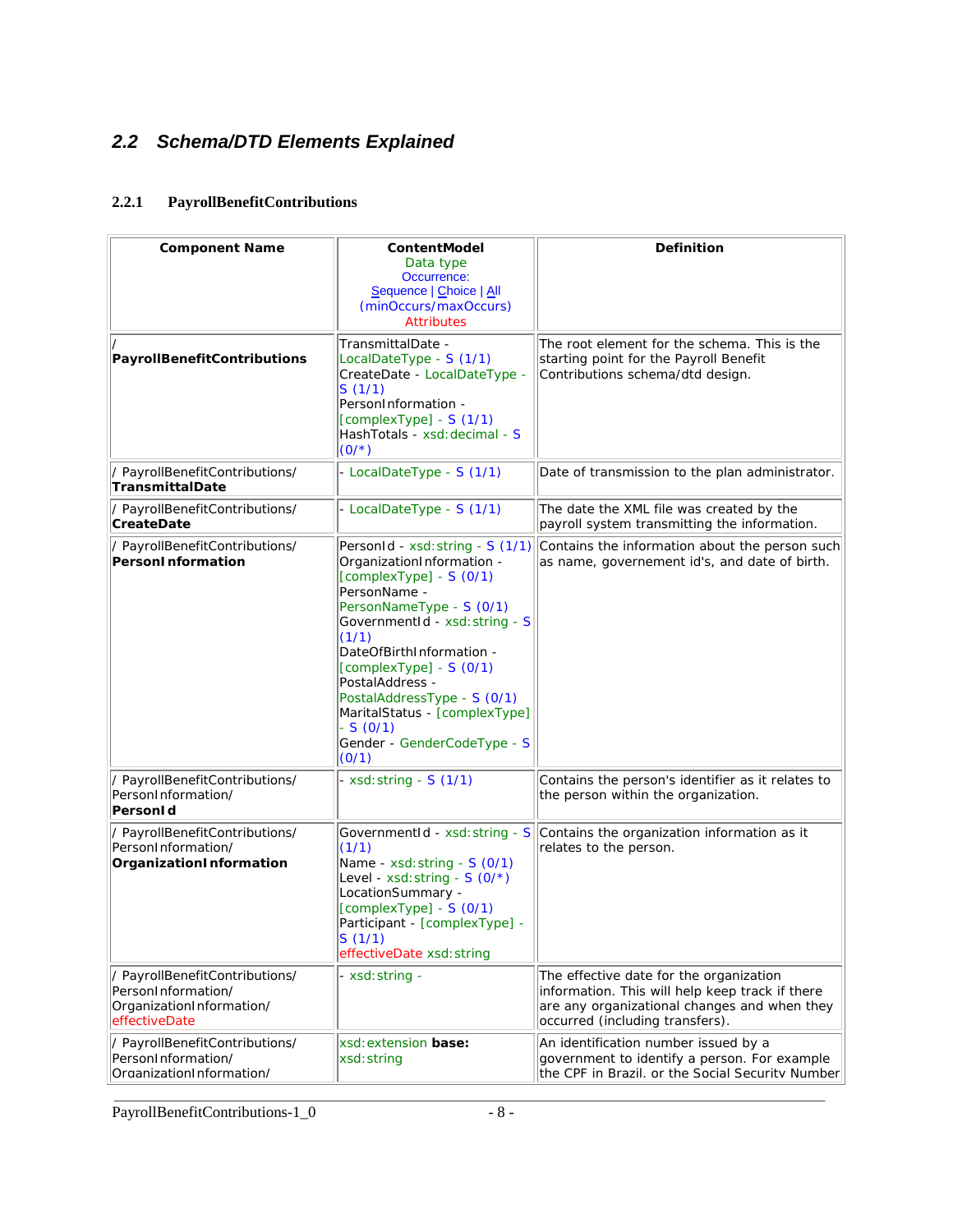| GovernmentId                                                                                                                 |                                                                                                                                                                   | in the United States                                                                                                                                                                                                                                         |
|------------------------------------------------------------------------------------------------------------------------------|-------------------------------------------------------------------------------------------------------------------------------------------------------------------|--------------------------------------------------------------------------------------------------------------------------------------------------------------------------------------------------------------------------------------------------------------|
| / PayrollBenefitContributions/<br>PersonInformation/<br>OrganizationInformation/<br>GovernmentId/<br>countryCode             | - CountryCodeType -                                                                                                                                               | Specifies the country issuing the government<br>id. The countryCode value specified is valid<br>only in accordance with ISO 3166. See ISO<br>3166. For authorities not bound by a country,<br>this attribute would be blank, e.g. the United<br>Nations.     |
| / PayrollBenefitContributions/<br>PersonInformation/<br>OrganizationInformation/<br>GovernmentId/<br>jurisdiction            | - xsd: string -                                                                                                                                                   | Specifies the geographical area of the issuing<br>authority, such as state, county, region,<br>municipality. If the issuing authority was the<br>Department of Motor Vehicles in North<br>Carolina, the country Code would be US and the<br>jurisdiction NC. |
| / PayrollBenefitContributions/<br>PersonInformation/<br>OrganizationInformation/<br>GovernmentId/<br><b>issuingAuthority</b> | - xsd: string -                                                                                                                                                   | Specifies the issuing authority of the<br>GovernmentId, e.g. United Nations,<br>Department of Motor Vehicles, Social Security<br>Service. If the issuing authority was United<br>Nations, the countryCode and jurisdiction<br>would be blank.                |
| / PayrollBenefitContributions/<br>PersonInformation/<br>OrganizationInformation/<br>GovernmentId/<br>document                | - xsd: string -                                                                                                                                                   | Specifies the document tied to the<br>GovernmentId, e.g. drivers license, passport,<br>SSN.                                                                                                                                                                  |
| / PayrollBenefitContributions/<br>PersonInformation/<br>OrganizationInformation/<br>Name                                     | - xsd: string - $S(0/1)$                                                                                                                                          | The organization name.                                                                                                                                                                                                                                       |
| / PayrollBenefitContributions/<br>PersonInformation/<br>OrganizationInformation/<br>Level                                    | - xsd: string - S $(0/*)$                                                                                                                                         | Describes which level of the organization the<br>person is located in.                                                                                                                                                                                       |
| / PayrollBenefitContributions/<br>PersonInformation/<br>OrganizationInformation/<br>LocationSummary                          | Municipality - xsd: string - S<br>(0/1)<br>Region - xsd: string - $S(0/*)$<br>CountryCode -<br>CountryCodeType - S (0/1)<br>PostalCode - xsd: string - S<br>(0/1) | Information on where organization is located.<br>This information may include a municipality,<br>region, country and postal code.                                                                                                                            |
| / PayrollBenefitContributions/<br>PersonInformation/<br>OrganizationInformation/<br>LocationSummary/<br>Municipality         | - $xsd:string - S(0/1)$                                                                                                                                           | Represents the city, town, village, or hamlet.                                                                                                                                                                                                               |
| / PayrollBenefitContributions/<br>PersonInformation/<br>OrganizationInformation/<br>LocationSummary/<br>Region               | - xsd: string - $S(0/*)$                                                                                                                                          | Represents the State, Province, and/or County.<br>Military addresses should be stored in multiple<br>regions (hierarchy region from highest to most<br>specific).                                                                                            |
| / PayrollBenefitContributions/<br>PersonInformation/<br>OrganizationInformation/<br>LocationSummary/<br>CountryCode          | - CountryCodeType - S (0/1)                                                                                                                                       | Contains the ISO 3166-1 two-character country<br>code.                                                                                                                                                                                                       |
| / PayrollBenefitContributions/<br>PersonInformation/<br>OrganizationInformation/<br>I ocationSummarv/                        | $xsd:$ string - $S(0/1)$                                                                                                                                          | A postal code. Determines how mail is sorted<br>land delivered.                                                                                                                                                                                              |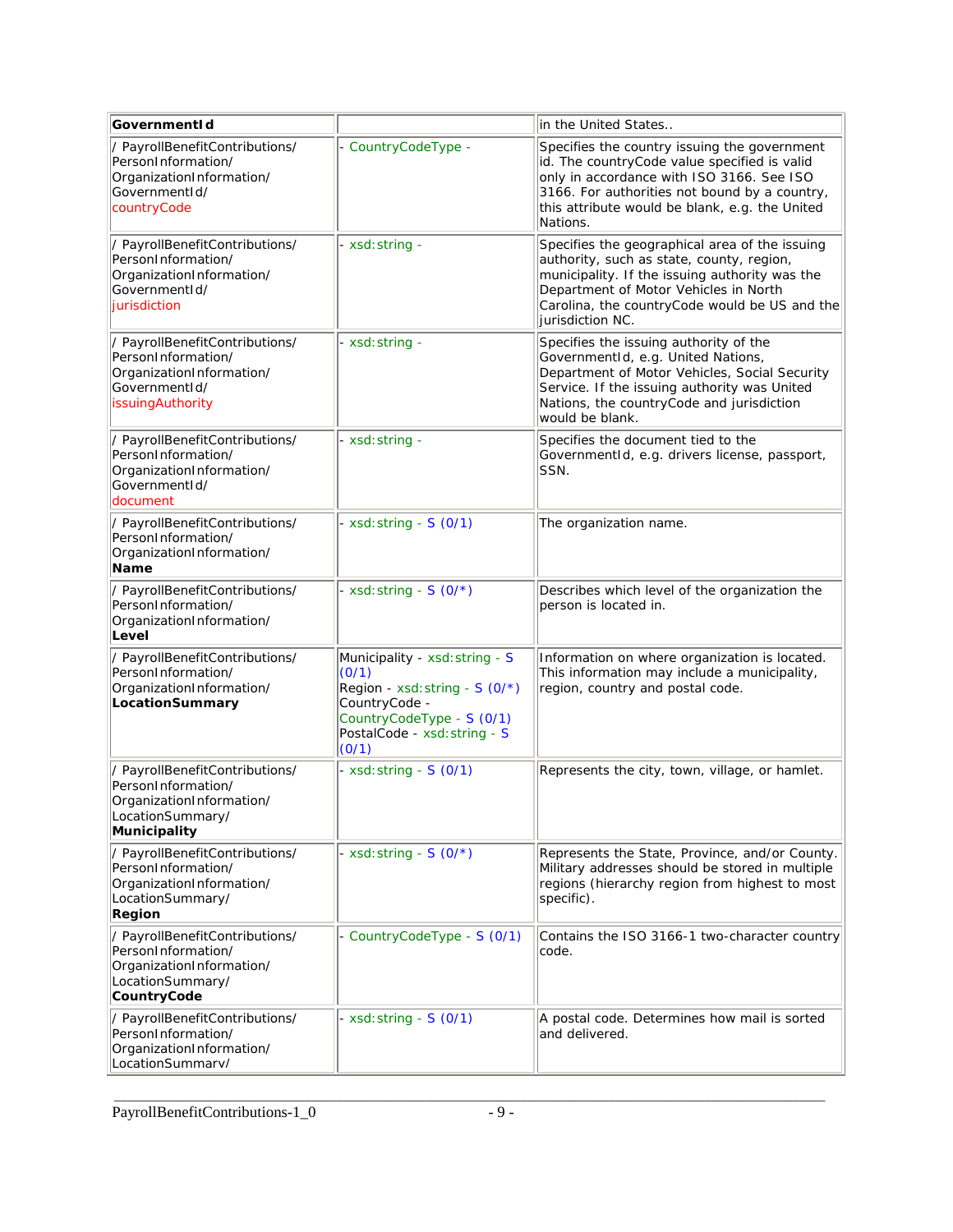| PostalCode                                                                                                                             |                                                                                                                                                                                                                                                                                                                                                                                                          |                                                                                                                                             |
|----------------------------------------------------------------------------------------------------------------------------------------|----------------------------------------------------------------------------------------------------------------------------------------------------------------------------------------------------------------------------------------------------------------------------------------------------------------------------------------------------------------------------------------------------------|---------------------------------------------------------------------------------------------------------------------------------------------|
| / PayrollBenefitContributions/<br>PersonInformation/<br>OrganizationInformation/<br>Participant                                        | DatesInformation - xsd: string<br>$-S(0/*)$<br>PayrollInformation -<br>$[complexType] - S(0/1)$<br>PlanSummaryInformation -<br>$[complexType] - S(0/1)$                                                                                                                                                                                                                                                  | Contains all the information related to the<br>person (employee) and the information<br>gathered for that employee.                         |
| / PayrollBenefitContributions/<br>PersonInformation/<br>OrganizationInformation/<br>Participant/<br>DatesInformation                   | StartDate - LocalDateType - S<br>(0/1)<br>EndDate - LocalDateType - S<br>(0/1)<br>dateType                                                                                                                                                                                                                                                                                                               | Contains the begin and end dates for various<br>events in a person's employment history. All<br>dates are as per ISO 8601 (YYYY-MM-DD)      |
| / PayrollBenefitContributions/<br>PersonInformation/<br>OrganizationInformation/<br>Participant/ DatesInformation/<br>dateType         | xsd: restriction base:<br>xsd: string (enumeration)                                                                                                                                                                                                                                                                                                                                                      | Describes the employment status related to the<br>ldate                                                                                     |
| / PayrollBenefitContributions/<br>PersonInformation/<br>OrganizationInformation/<br>Participant/ DatesInformation/<br><b>StartDate</b> | - LocalDateType - S (0/1)                                                                                                                                                                                                                                                                                                                                                                                | Contains the begin date for the event.                                                                                                      |
| / PayrollBenefitContributions/<br>PersonInformation/<br>OrganizationInformation/<br>Participant/ DatesInformation/<br>EndDate          | - LocalDateType - S (0/1)                                                                                                                                                                                                                                                                                                                                                                                | Contains the end date for the event.                                                                                                        |
| / PayrollBenefitContributions/<br>PersonInformation/<br>OrganizationInformation/<br>Participant/<br>PayrollInformation                 | PayDate - LocalDateType - S<br>(0/1)<br>PayEndDate - LocalDateType -<br>S(0/1)<br>EligibleEarnings - xsd: decimal<br>$-S(0/*)$<br>Contribution - xsd: string - S<br>$(1/*)$<br>PayFrequency -<br>PayFrequencyType - S (0/1)<br>CompensationType -<br>xsd: string - S (0/1)<br>EmployeeSchedule -<br>$xsd: string - S(0/1)$<br>PayRate - xsd: decimal - S<br>$(0/*)$<br>FLSA - [complexType] - S<br>(0/1) | Contains the payroll information as it relates to<br>the person. This will include the contributions,<br>payrates, earnings, paydates, etc. |
| / PayrollBenefitContributions/<br>PersonInformation/<br>OrganizationInformation/<br>Participant/ PayrollInformation/<br>PayDate        | - LocalDateType - S (0/1)                                                                                                                                                                                                                                                                                                                                                                                | The pay (check) date that this entry relates to<br>for the person. As per ISO standard 8601                                                 |
| / PayrollBenefitContributions/<br>PersonInformation/<br>OrganizationInformation/<br>Participant/ PayrollInformation/<br>PayEndDate     | - LocalDateType - S (0/1)                                                                                                                                                                                                                                                                                                                                                                                | The pay period end date for the contribution<br>information.                                                                                |
| / PayrollBenefitContributions/<br>PersonInformation/<br>OrganizationInformation/<br>Particinant/ PavrollInformation/                   | xsd: extension base:<br> xsd: decimal                                                                                                                                                                                                                                                                                                                                                                    | All the eligible earnings for this payroll<br>contribution.                                                                                 |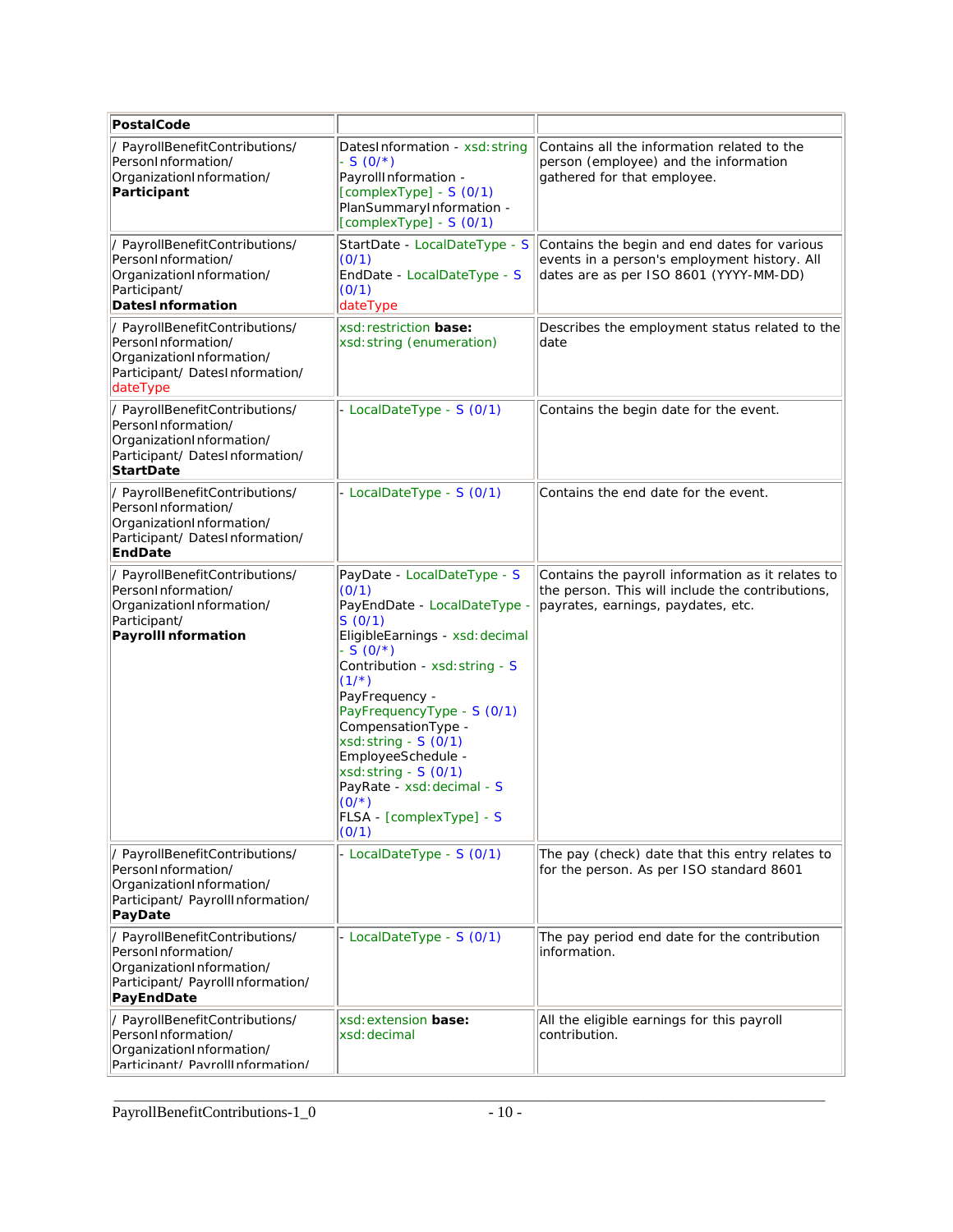| EligibleEarnings                                                                                                                                          |                                                                                                                                                                                                                                                  |                                                                                           |
|-----------------------------------------------------------------------------------------------------------------------------------------------------------|--------------------------------------------------------------------------------------------------------------------------------------------------------------------------------------------------------------------------------------------------|-------------------------------------------------------------------------------------------|
| / PayrollBenefitContributions/<br>PersonInformation/<br>OrganizationInformation/<br>Participant/ PayrollInformation/<br>EligibleEarnings/<br>periodType   | xsd: restriction base:<br>xsd: string (enumeration)                                                                                                                                                                                              | Describes the earnings that are being defined<br>for this contribution                    |
| / PayrollBenefitContributions/<br>PersonInformation/<br>OrganizationInformation/<br>Participant/ PayrollInformation/<br>EligibleEarnings/<br>currencyCode | - CurrencyCodeType -                                                                                                                                                                                                                             | Defines the currency code being used for the<br>earnings. Based on ISO standard.          |
| / PayrollBenefitContributions/<br>PersonInformation/<br>OrganizationInformation/<br>Participant/ PayrollInformation/<br>EligibleEarnings/<br>planType     | xsd: restriction base:<br>xsd: string (enumeration)                                                                                                                                                                                              | Describes the plan type being contributed to.<br>** US only defined plans                 |
| / PayrollBenefitContributions/<br>PersonInformation/<br>OrganizationInformation/<br>Participant/ PayrollInformation/<br>Contribution                      | ContributionAmount -<br>xsd: decimal - $S(0/*)$<br>ToDateAmount - xsd: decimal<br>$-S(0/*)$<br>Loan - [complexType] - S<br>$(0/*)$<br>typeContribution - required<br>currencyCode<br>CurrencyCodeType<br>planType - required<br>contributionType | Contains all the contribution information as it<br>relates to the person.                 |
| / PayrollBenefitContributions/<br>PersonInformation/<br>OrganizationInformation/<br>Participant/ PayrollInformation/<br>Contribution/<br>typeContribution | xsd: restriction base:<br>xsd: string (enumeration)                                                                                                                                                                                              | Describes the type of contribution.                                                       |
| / PayrollBenefitContributions/<br>PersonInformation/<br>OrganizationInformation/<br>Participant/ PayrollInformation/<br>Contribution/<br>currencyCode     | - CurrencyCodeType -                                                                                                                                                                                                                             | Defines the currency code being used for the<br>contribution/loan. Based on ISO standard. |
| / PayrollBenefitContributions/<br>PersonInformation/<br>OrganizationInformation/<br>Participant/ PayrollInformation/<br>Contribution/<br>planType         | xsd: restriction <b>base:</b><br>xsd: string (enumeration)                                                                                                                                                                                       | Describes the plan type being contributed to<br>"** US only defined plans                 |
| / PayrollBenefitContributions/<br>PersonInformation/<br>OrganizationInformation/<br>Participant/ PayrollInformation/<br>Contribution/<br>contributionType | xsd: restriction base:<br>xsd: string (enumeration)                                                                                                                                                                                              | Describes whether Pretax, posttax or loan.                                                |
| / PayrollBenefitContributions/<br>PersonInformation/<br>OrganizationInformation/<br>Participant/ PayrollInformation/<br>Contribution/                     | xsd: extension base:<br>xsd: decimal                                                                                                                                                                                                             | Contains the amount of the contribution.                                                  |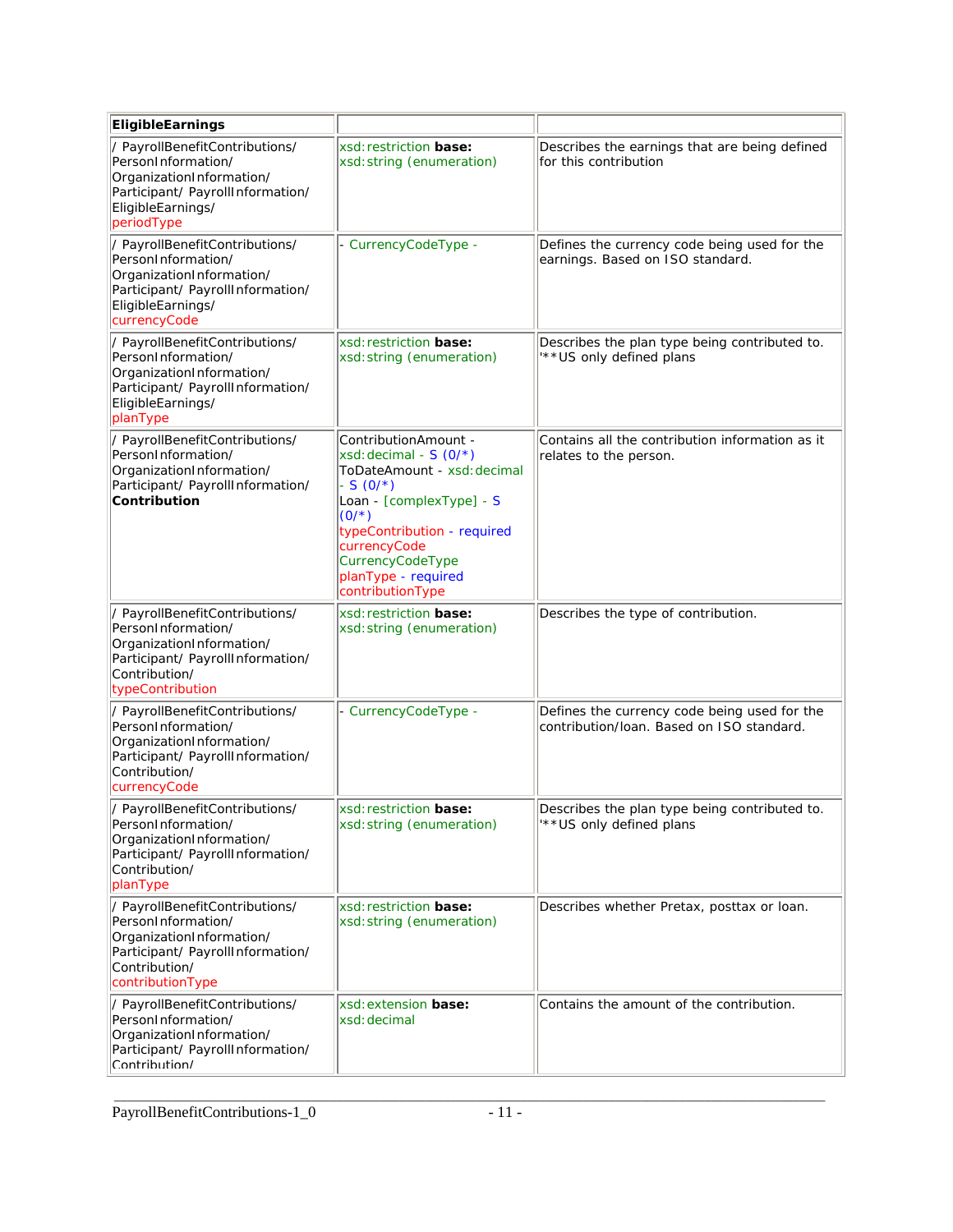| ContributionAmount                                                                                                                                                              |                                                                             |                                                                                                                                                                |
|---------------------------------------------------------------------------------------------------------------------------------------------------------------------------------|-----------------------------------------------------------------------------|----------------------------------------------------------------------------------------------------------------------------------------------------------------|
| / PayrollBenefitContributions/<br>PersonInformation/<br>OrganizationInformation/<br>Participant/ PayrollInformation/<br>Contribution/ ContributionAmount/<br>planid             | xsd: string -                                                               | Plan identification code used by the plan<br>administrator.                                                                                                    |
| / PayrollBenefitContributions/<br>PersonInformation/<br>OrganizationInformation/<br>Participant/ PayrollInformation/<br>Contribution/<br>ToDateAmount                           | xsd: extension base:<br>xsd: decimal                                        | Contains the year to date amount for the<br>contributions.                                                                                                     |
| / PayrollBenefitContributions/<br>PersonInformation/<br>OrganizationInformation/<br>Participant/ PayrollInformation/<br>Contribution/ ToDateAmount/<br>toDateType               | xsd: restriction base:<br>xsd: string (enumeration)                         | Describes the To Date amount.                                                                                                                                  |
| / PayrollBenefitContributions/<br>PersonInformation/<br>OrganizationInformation/<br>Participant/ PayrollInformation/<br>Contribution/<br>Loan                                   | $Id - xsd:string - S(0/1)$<br>LoanPaymentAmount -<br>xsd: decimal - S (1/1) | Gives the loan information such as ID and<br>lamount.                                                                                                          |
| / PayrollBenefitContributions/<br>PersonInformation/<br>OrganizationInformation/<br>Participant/ PayrollInformation/<br>Contribution/ Loan/<br>Id                               | - xsd: string - $S(0/1)$                                                    | Identifies the loan                                                                                                                                            |
| / PayrollBenefitContributions/<br>PersonInformation/<br>OrganizationInformation/<br>Participant/ PayrollInformation/<br>Contribution/ Loan/<br>LoanPaymentAmount                | xsd: extension base:<br>lxsd: decimal                                       | The goal amount for the loan.                                                                                                                                  |
| / PayrollBenefitContributions/<br>PersonInformation/<br>OrganizationInformation/<br>Participant/ PayrollInformation/<br>Contribution/ Loan/<br>LoanPaymentAmount/<br>toDateType | xsd: restriction base:<br>xsd: string (enumeration)                         | Describes the Loan Payment amount.                                                                                                                             |
| / PayrollBenefitContributions/<br>PersonInformation/<br>OrganizationInformation/<br>Participant/ PayrollInformation/<br>PayFrequency                                            | xsd: restriction base:<br>PayFrequencyType<br>(enumeration)                 | Describes the pay frequency for this person.                                                                                                                   |
| / PayrollBenefitContributions/<br>PersonInformation/<br>OrganizationInformation/<br>Participant/ PayrollInformation/<br>CompensationType                                        | xsd: restriction <b>base:</b><br>xsd: string (enumeration)                  | Describes the compensation basis for the<br>employee.                                                                                                          |
| / PayrollBenefitContributions/<br>PersonInformation/<br>OrganizationInformation/<br>Participant/ PayrollInformation/<br>EmployeeSchedule                                        | $xsd:$ string - $S(0/1)$                                                    | Describes the employment status of the<br>person. This may be full time, part time, part<br>time with benefits, contract, or any other<br>applicable schedule. |

\_\_\_\_\_\_\_\_\_\_\_\_\_\_\_\_\_\_\_\_\_\_\_\_\_\_\_\_\_\_\_\_\_\_\_\_\_\_\_\_\_\_\_\_\_\_\_\_\_\_\_\_\_\_\_\_\_\_\_\_\_\_\_\_\_\_\_\_\_\_\_\_\_\_\_\_\_\_\_\_\_\_\_\_\_\_\_\_\_\_\_\_\_\_\_\_\_\_\_\_\_\_\_\_\_\_\_\_\_\_\_\_ PayrollBenefitContributions-1\_0 - 12 -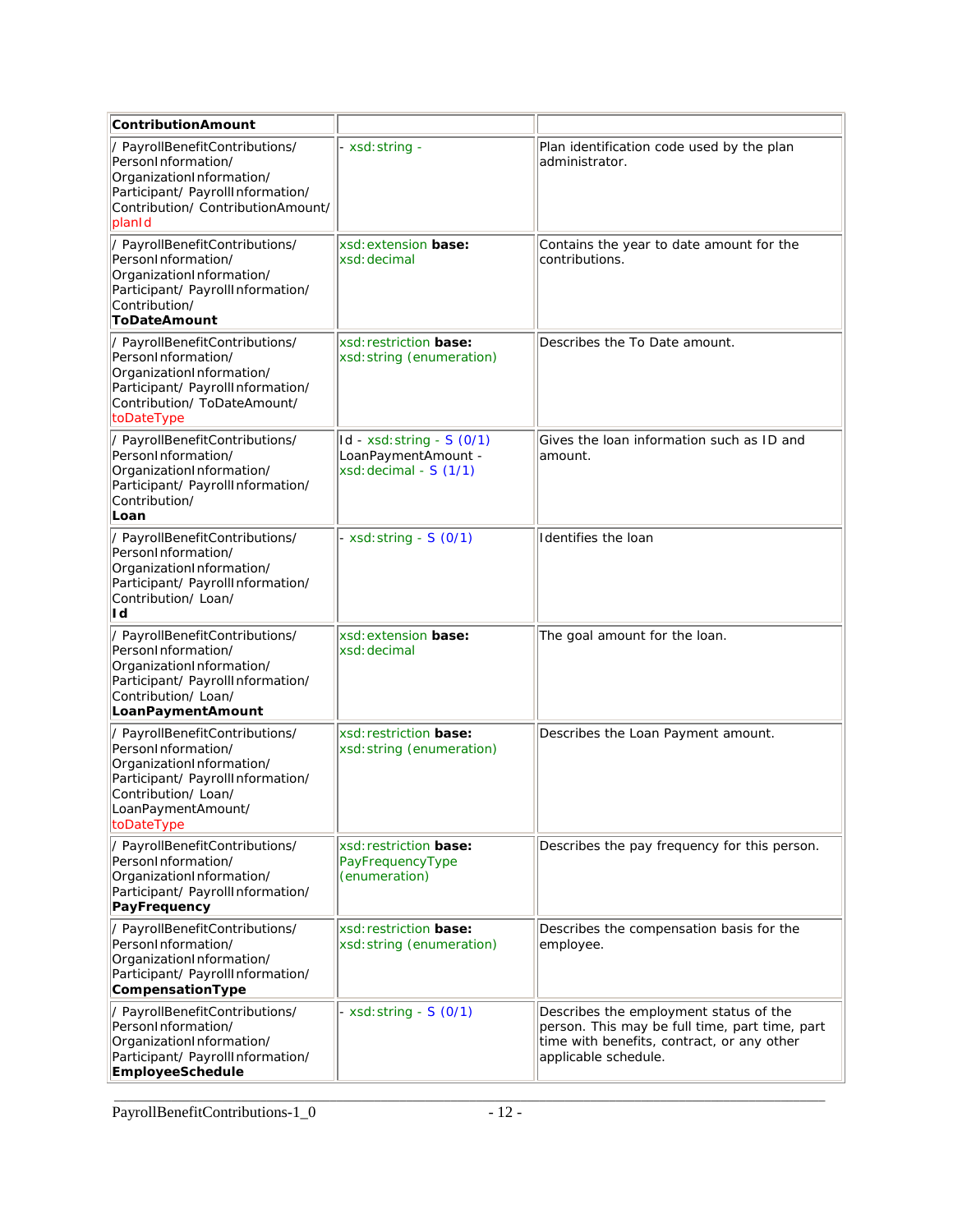| / PayrollBenefitContributions/<br>PersonInformation/<br>OrganizationInformation/<br>Participant/ PayrollInformation/<br>PayRate                  | xsd: extension base:<br>xsd: decimal                                                                                                                                                                                                                                                                                                          | States the pay rate for the person.                                                                                                                                                  |
|--------------------------------------------------------------------------------------------------------------------------------------------------|-----------------------------------------------------------------------------------------------------------------------------------------------------------------------------------------------------------------------------------------------------------------------------------------------------------------------------------------------|--------------------------------------------------------------------------------------------------------------------------------------------------------------------------------------|
| / PayrollBenefitContributions/<br>PersonInformation/<br>OrganizationInformation/<br>Participant/ PayrollInformation/<br>PayRate/<br>payRateType  | xsd: restriction base:<br>xsd: string (enumeration)                                                                                                                                                                                                                                                                                           | Describes base pay rate for the person.                                                                                                                                              |
| / PayrollBenefitContributions/<br>PersonInformation/<br>OrganizationInformation/<br>Participant/ PayrollInformation/<br>PayRate/<br>currencyCode | - CurrencyCodeType -                                                                                                                                                                                                                                                                                                                          | Defines the currency code being used for the<br>pay rate. Based on ISO standard.                                                                                                     |
| / PayrollBenefitContributions/<br>PersonInformation/<br>OrganizationInformation/<br>Participant/ PayrollInformation/<br><b>FLSA</b>              | Exempt - xsd: string - C (1/1)<br>NonExempt - xsd: string - C<br>(1/1)                                                                                                                                                                                                                                                                        | Contains the Fair Labor Standards Act status.<br>** US only.                                                                                                                         |
| / PayrollBenefitContributions/<br>PersonInformation/<br>OrganizationInformation/<br>Participant/ PayrollInformation/<br>FLSA/<br>Exempt          | - xsd: string - $C(1/1)$                                                                                                                                                                                                                                                                                                                      | Defines that the person is exempt under FLSA<br>Irules.                                                                                                                              |
| / PayrollBenefitContributions/<br>PersonInformation/<br>OrganizationInformation/<br>Participant/ PayrollInformation/<br>FLSA/<br>NonExempt       | - xsd: string - C (1/1)                                                                                                                                                                                                                                                                                                                       | Describes that the person is non-exempt under<br>FLSA rules.                                                                                                                         |
| / PayrollBenefitContributions/<br>PersonInformation/<br>OrganizationInformation/<br>Participant/<br>PlanSummaryInformation                       | PlanInformation - xsd: string -<br>$S(0/*)$<br>Flags - xsd: string - S (0/*)<br>ServiceHours - xsd: decimal -<br>S(0/1)                                                                                                                                                                                                                       | Contains the summary of the plan information<br>as it relates to the person. Includes elements<br>containing indicators (such as HCE) for the<br>person and beneficiary information. |
| / PayrollBenefitContributions/<br>PersonInformation/<br>OrganizationInformation/<br>Participant/<br>PlanSummaryInformation/<br>PlanInformation   | Loan - [complexType] - S<br>$(0/*)$<br>PersonContributionInformation<br>xsd: decimal - $S(0/*)$<br>PlanStatus - LocalDateType -<br>S(1/1)<br>PlanDates - LocalDateType - S<br>$(0/*)$<br>PlanYearsService - xsd: integer<br>$-S(0/1)$<br>EmployerMatch - xsd: decimal<br>$-S(0/1)$<br>planType - required<br>currencyCode<br>CurrencyCodeType | Describes the plan(s) that the person is a part<br>lof.                                                                                                                              |
| / PayrollBenefitContributions/<br>PersonInformation/<br>OrganizationInformation/<br>Participant/<br>PlanSummaryInformation/<br>PlanInformation/  | xsd: restriction <b>base:</b><br>xsd: string (enumeration)                                                                                                                                                                                                                                                                                    | Describes the plan type being contributed to.<br>"** US only defined plans                                                                                                           |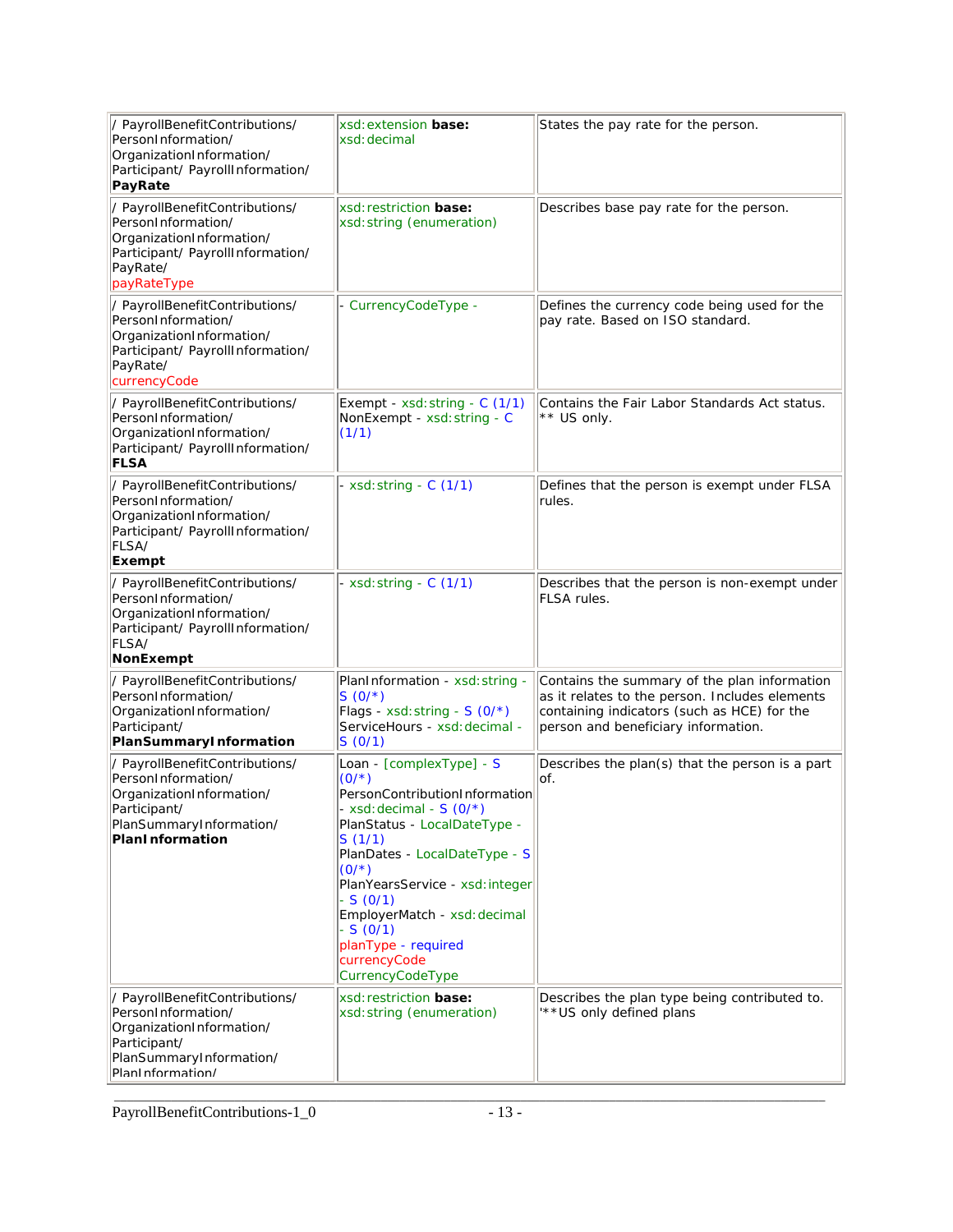| planType                                                                                                                                                                                                |                                                                             |                                                                     |
|---------------------------------------------------------------------------------------------------------------------------------------------------------------------------------------------------------|-----------------------------------------------------------------------------|---------------------------------------------------------------------|
| / PayrollBenefitContributions/<br>PersonInformation/<br>OrganizationInformation/<br>Participant/<br>PlanSummaryInformation/<br>PlanInformation/<br>currencyCode                                         | - CurrencyCodeType -                                                        |                                                                     |
| / PayrollBenefitContributions/<br>PersonInformation/<br>OrganizationInformation/<br>Participant/<br>PlanSummaryInformation/<br>PlanInformation/<br>Loan                                                 | $Id - xsd:string - S(0/1)$<br>LoanPaymentAmount -<br>xsd: decimal - S (1/1) | Gives the loan information such as ID and<br>amount.                |
| / PayrollBenefitContributions/<br>PersonInformation/<br>OrganizationInformation/<br>Participant/<br>PlanSummaryInformation/<br>PlanInformation/Loan/<br>Id                                              | - xsd: string - $S(0/1)$                                                    | Identifies the loan                                                 |
| / PayrollBenefitContributions/<br>PersonInformation/<br>OrganizationInformation/<br>Participant/<br>PlanSummaryInformation/<br>PlanInformation/Loan/<br>LoanPaymentAmount                               | xsd: extension base:<br>xsd: decimal                                        | The goal amount for the loan.                                       |
| / PayrollBenefitContributions/<br>PersonInformation/<br>OrganizationInformation/<br>Participant/<br>PlanSummaryInformation/<br>PlanInformation/ Loan/<br>LoanPaymentAmount/<br>toDateType               | xsd: restriction base:<br>xsd: string (enumeration)                         | Describes the Loan Payment amount.                                  |
| / PayrollBenefitContributions/<br>PersonInformation/<br>OrganizationInformation/<br>Participant/<br>PlanSummaryInformation/<br>PlanInformation/<br>PersonContributionInformation                        | xsd: extension base:<br>xsd: decimal                                        | Describes the contribution or loan.                                 |
| / PayrollBenefitContributions/<br>PersonInformation/<br>OrganizationInformation/<br>Participant/<br>PlanSummaryInformation/<br>PlanInformation/<br>PersonContributionInformation/<br>contributionPctAmt | xsd: restriction base:<br>xsd: string (enumeration)                         | Specifies whether the contribution is a percent<br>lor flat amount. |
| / PayrollBenefitContributions/<br>PersonInformation/<br>OrganizationInformation/<br>Participant/<br>PlanSummaryInformation/<br>PlanInformation/<br>PersonContributionInformation/<br>contributionType   | xsd: restriction base:<br>xsd: string (enumeration)                         |                                                                     |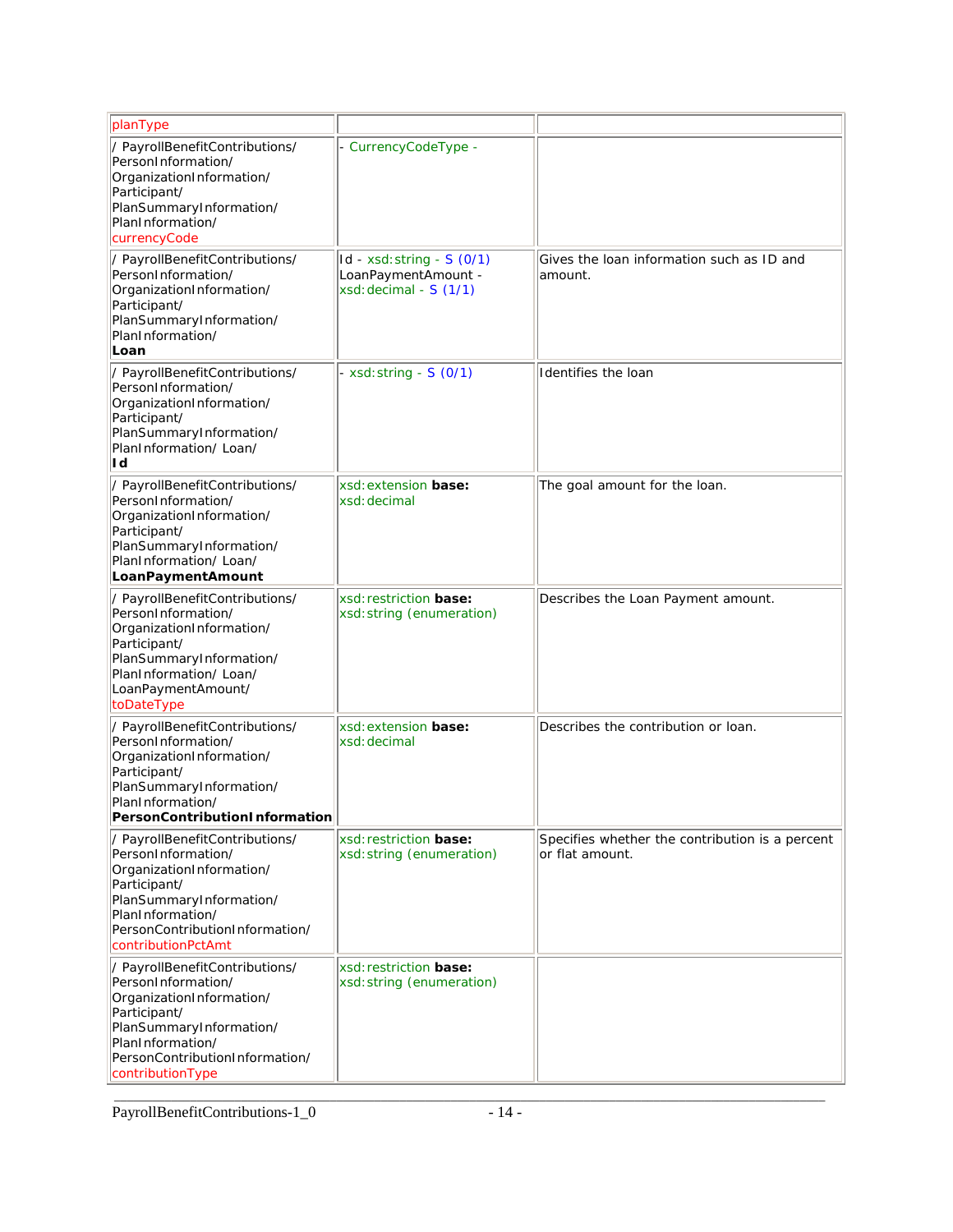| / PayrollBenefitContributions/<br>PersonInformation/<br>OrganizationInformation/<br>Participant/<br>PlanSummaryInformation/<br>PlanInformation/<br>PersonContributionInformation/<br>qoalOrPeriod | xsd: restriction <b>base:</b><br>xsd: string (enumeration) | Describes whether the contribution applies to a<br>period or goal.                        |
|---------------------------------------------------------------------------------------------------------------------------------------------------------------------------------------------------|------------------------------------------------------------|-------------------------------------------------------------------------------------------|
| / PayrollBenefitContributions/<br>PersonInformation/<br>OrganizationInformation/<br>Participant/<br>PlanSummaryInformation/<br>PlanInformation/<br>PlanStatus                                     | xsd: extension base:<br>LocalDateType                      | Contains the effective date and type for the<br>plan status for the person.               |
| / PayrollBenefitContributions/<br>PersonInformation/<br>OrganizationInformation/<br>Participant/<br>PlanSummaryInformation/<br>PlanInformation/ PlanStatus/<br>planStatusType                     | xsd: restriction base:<br>xsd: string (enumeration)        |                                                                                           |
| / PayrollBenefitContributions/<br>PersonInformation/<br>OrganizationInformation/<br>Participant/<br>PlanSummaryInformation/<br>PlanInformation/<br>PlanDates                                      | xsd: extension base:<br>LocalDateType                      | Contains various date information related to<br>the person's eligibility within the plan. |
| / PayrollBenefitContributions/<br>PersonInformation/<br>OrganizationInformation/<br>Participant/<br>PlanSummaryInformation/<br>PlanInformation/PlanDates/<br>planDateType                         | xsd: restriction base:<br>xsd: string (enumeration)        |                                                                                           |
| / PayrollBenefitContributions/<br>PersonInformation/<br>OrganizationInformation/<br>Participant/<br>PlanSummaryInformation/<br>PlanInformation/<br>PlanYearsService                               | - xsd: integer - $S(0/1)$                                  | Contains the number of years the person has<br>been involved in the plan.                 |
| / PayrollBenefitContributions/<br>PersonInformation/<br>OrganizationInformation/<br>Participant/<br>PlanSummaryInformation/<br>PlanInformation/<br><b>EmployerMatch</b>                           | xsd: decimal - S (0/1)                                     | Contains the employer match percentage for<br>this person's plan.                         |
| / PayrollBenefitContributions/<br>PersonInformation/<br>OrganizationInformation/<br>Participant/<br>PlanSummaryInformation/<br>Flags                                                              | xsd: extension base:<br>xsd: string                        | Describes a variety of categories for the<br>person.                                      |
| / PayrollBenefitContributions/<br>PersonInformation/<br>OrganizationInformation/<br>Particinant/                                                                                                  | xsd: restriction base:<br>xsd: string (enumeration)        |                                                                                           |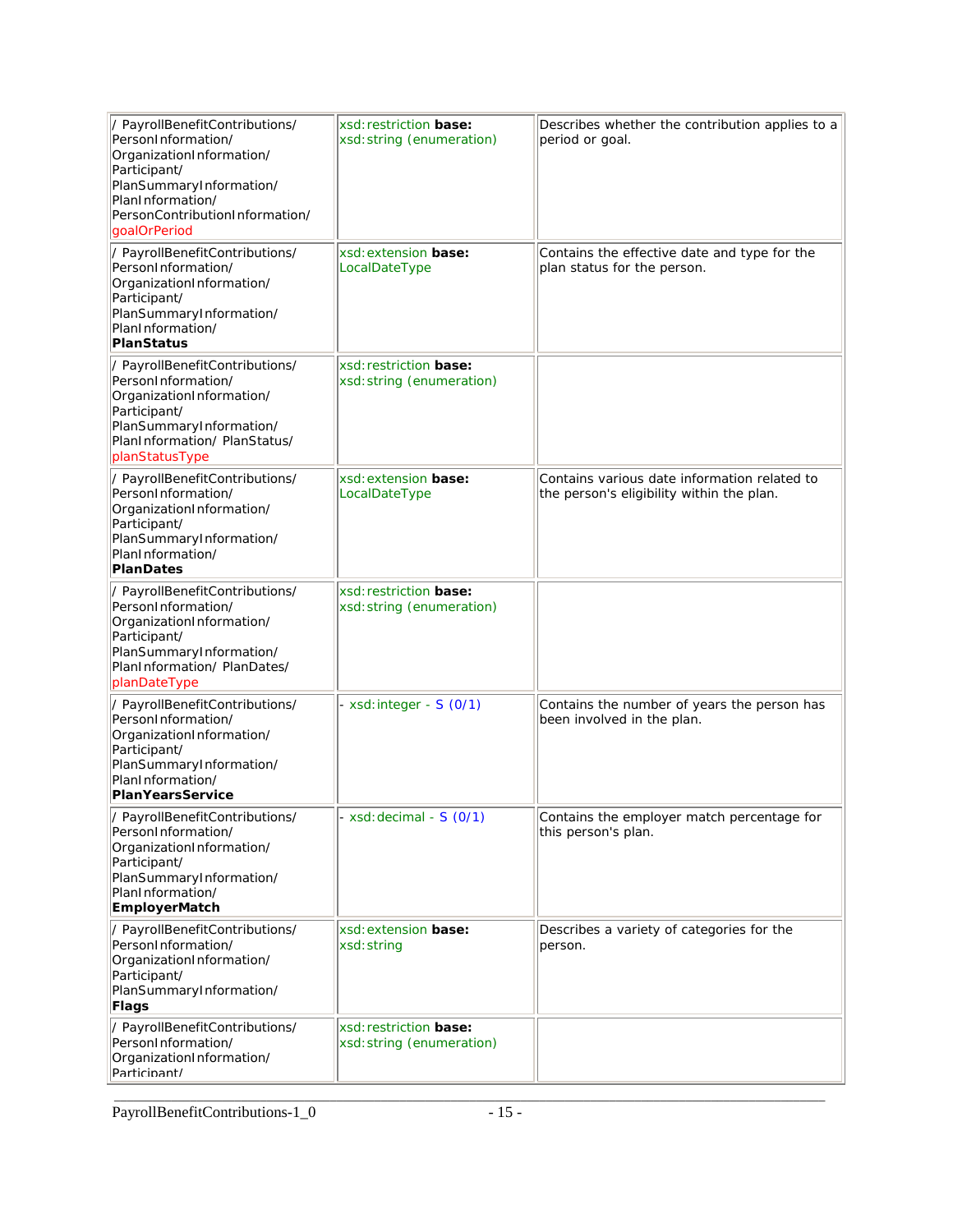| PlanSummaryInformation/Flags/<br>flagType                                                                                                                  |                                                                                                   |                                                                                                                                                                                                                                                             |
|------------------------------------------------------------------------------------------------------------------------------------------------------------|---------------------------------------------------------------------------------------------------|-------------------------------------------------------------------------------------------------------------------------------------------------------------------------------------------------------------------------------------------------------------|
| / PayrollBenefitContributions/<br>PersonInformation/<br>OrganizationInformation/<br>Participant/<br>PlanSummaryInformation/<br><b>ServiceHours</b>         | xsd: extension <b>base:</b><br>xsd: decimal                                                       | Contains the number of service hours for the<br>person.                                                                                                                                                                                                     |
| / PayrollBenefitContributions/<br>PersonInformation/<br>OrganizationInformation/<br>Participant/<br>PlanSummaryInformation/<br>ServiceHours/<br>periodType | xsd: restriction base:<br>xsd: string (enumeration)                                               |                                                                                                                                                                                                                                                             |
| / PayrollBenefitContributions/<br>PersonInformation/<br>PersonName                                                                                         | PersonNameType - S (0/1)                                                                          | Identifies a person. See PersonName-1.1<br>Recommendation.                                                                                                                                                                                                  |
| / PayrollBenefitContributions/<br>PersonInformation/<br>GovernmentId                                                                                       | xsd: extension base:<br>xsd: string                                                               | An identification number issued by a<br>government to identify a person. For example<br>the CPF in Brazil, or the Social Security Number<br>in the United States                                                                                            |
| / PayrollBenefitContributions/<br>PersonInformation/<br>GovernmentId/<br>countryCode                                                                       | CountryCodeType -                                                                                 | Specifies the country issuing the government<br>id. The countryCode value specified is valid<br>only in accordance with ISO 3166. See ISO<br>3166. For authorities not bound by a country,<br>this attribute would be blank, e.g. the United<br>Nations.    |
| / PayrollBenefitContributions/<br>PersonInformation/<br>GovernmentId/<br>jurisdiction                                                                      | xsd: string -                                                                                     | Specifies the geographical area of the issuing<br>authority, such as state, county, region,<br>municipality. If the issuing authority was the<br>Department of Motor Vehicles in North<br>Carolina, the countryCode would be US and the<br>jurisdiction NC. |
| / PayrollBenefitContributions/<br>PersonInformation/<br>GovernmentId/<br>issuingAuthority                                                                  | - xsd: string -                                                                                   | Specifies the issuing authority of the<br>GovernmentId, e.g. United Nations,<br>Department of Motor Vehicles, Social Security<br>Service. If the issuing authority was United<br>Nations, the countryCode and jurisdiction<br>would be blank.               |
| / PayrollBenefitContributions/<br>PersonInformation/<br>GovernmentId/<br>document                                                                          | xsd: string -                                                                                     | Specifies the document tied to the<br>GovernmentId, e.g. drivers license, passport,<br>SSN.                                                                                                                                                                 |
| / PayrollBenefitContributions/<br>PersonInformation/<br>DateOfBirthInformation                                                                             | DateOfBirth - LocalDateType -<br>S(1/1)<br>PriorIncorrectDateOfBirth -<br>LocalDateType - S (0/1) | Contains information regarding the person's<br>date of birth.                                                                                                                                                                                               |
| / PayrollBenefitContributions/<br>PersonInformation/<br>DateOfBirthInformation/<br><b>DateOfBirth</b>                                                      | - LocalDateType - S (1/1)                                                                         | The date of birth for the person.                                                                                                                                                                                                                           |
| / PayrollBenefitContributions/<br>PersonInformation/<br>DateOfBirthInformation/<br>PriorIncorrectDateOfBirth                                               | - LocalDateType - S (0/1)                                                                         | A date of birth that was incorrectly entered for<br>a person.                                                                                                                                                                                               |
| / PayrollBenefitContributions/<br>PersonInformation/                                                                                                       | PostalAddressType - S (0/1)                                                                       | A mailing address. Describes a postal address<br>used for delivery of mail. The address may                                                                                                                                                                 |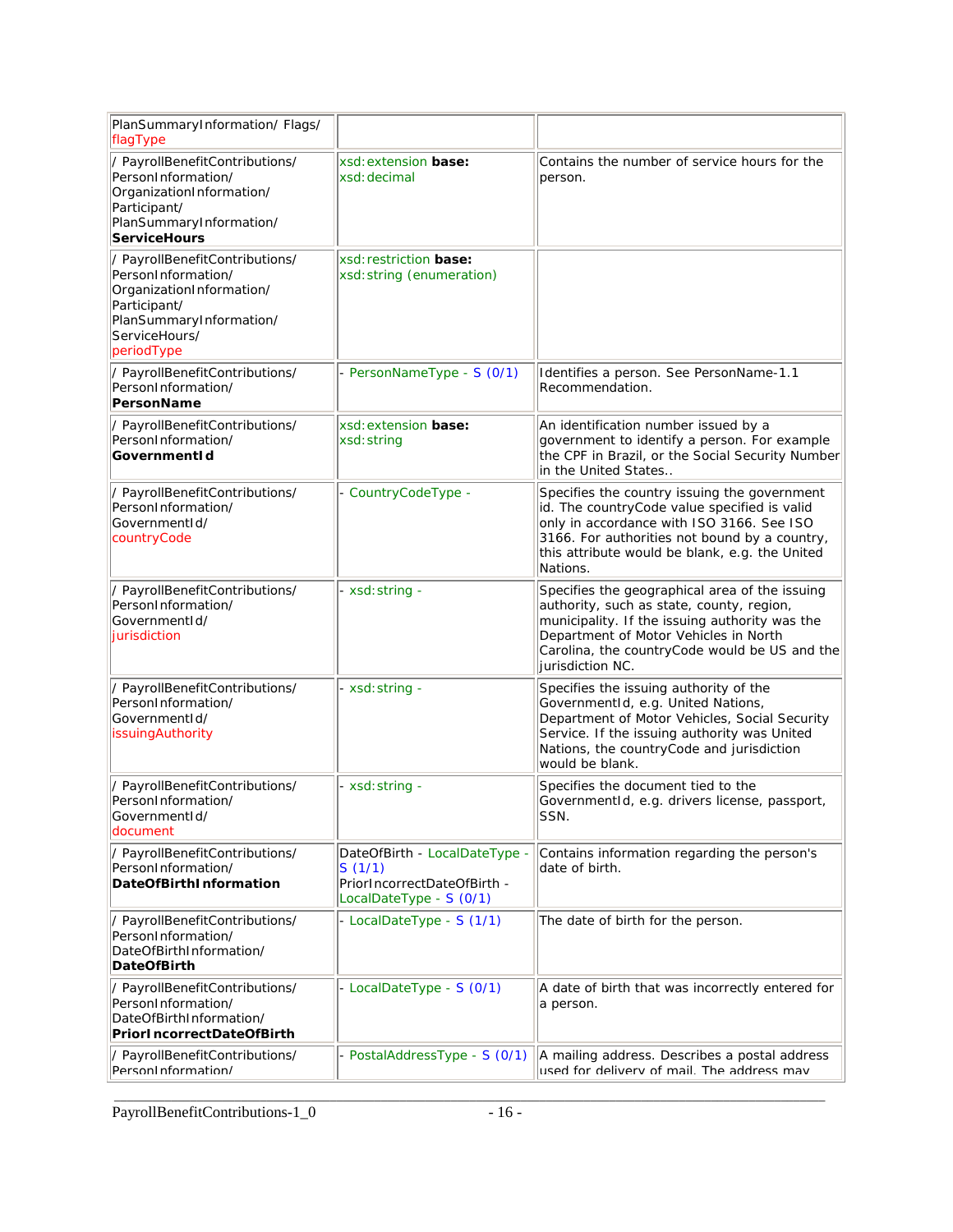| PostalAddress                                                                            |                                                     | include the country code, postal code, a region,<br>municipality, delivery address, and the<br>recipient. See PostalAddress 1.1<br>Recommendation for further information. |
|------------------------------------------------------------------------------------------|-----------------------------------------------------|----------------------------------------------------------------------------------------------------------------------------------------------------------------------------|
| / PayrollBenefitContributions/<br>PersonInformation/<br> MaritalStatus                   | $-S(1/1)$<br>StartDate - LocalDateType - S<br>(1/1) | MaritalStatusCode - $xsd:string$ Contains the marital status of the person such<br>as the code and start date.                                                             |
| / PayrollBenefitContributions/<br>PersonInformation/ MaritalStatus/<br>MaritalStatusCode | xsd: restriction base:<br>xsd: string (enumeration) | Contains a text value of the marital status of<br>the person.                                                                                                              |
| / PayrollBenefitContributions/<br>PersonInformation/ MaritalStatus/<br><b>StartDate</b>  | - LocalDateType - S (1/1)                           | Contains the begin date for the event.                                                                                                                                     |
| / PayrollBenefitContributions/<br>PersonInformation/<br> Gender                          | - GenderCodeType - S (0/1)                          | Describes the sex of the person.                                                                                                                                           |
| / PayrollBenefitContributions/<br><b>HashTotals</b>                                      | xsd: extension base:<br>xsd: decimal                | Contains the hash totals for each plan id that is<br>contained in the XML file.                                                                                            |
| / PayrollBenefitContributions/<br>HashTotals/<br>totalPlanId                             | - xsd: string -                                     | Contains the plan id for the total.                                                                                                                                        |

#### **2.2.2 PersonName 1.2**

| <b>Component Name</b>                   | ContentModel<br>Data type<br>Occurrence:<br>Sequence   Choice   All<br>(minOccurs/maxOccurs)<br><b>Attributes</b> | Definition                                                                                                                                                                                                                                                                                                                                   |
|-----------------------------------------|-------------------------------------------------------------------------------------------------------------------|----------------------------------------------------------------------------------------------------------------------------------------------------------------------------------------------------------------------------------------------------------------------------------------------------------------------------------------------|
| PersonName                              | - PersonNameType - (1/1)                                                                                          | The name of a person.                                                                                                                                                                                                                                                                                                                        |
| / PersonName/<br>FormattedName          | xsd:restriction base:<br>xsd: string                                                                              | Contains, in one string, a fully formatted name with all<br>of its pieces in their proper place. This includes all of the<br>necessary punctuation. This de-normalized form of the<br>name cannot be easily parsed. The use of multiple<br>occurrences are officially deprecated in this release and<br>will be removed in a future version. |
| / PersonName/<br>FormattedName/<br>type | xsd: restriction base:<br>xsd: string (enumeration)                                                               | Do not use. This attribute will be deprecated in v1.1 and<br>completely removed in a future version. Defines the<br>purpose of the formatted name.                                                                                                                                                                                           |
| / PersonName/<br>LegalName              | $xsd:$ string - $S(0/1)$                                                                                          | Legal name used for legal documentation or other legal<br>purposes. Contains, in one string, a fully formatted<br>name with all of its pieces in their proper place. This<br>includes all of the necessary punctuation.                                                                                                                      |
| / PersonName/<br>GivenName              | - xsd: string - $S(0/*)$                                                                                          | Contains the given or chosen name. Also known as a<br>person's first name. If multiple givenNames are used,<br>the order is implied.                                                                                                                                                                                                         |
| / PersonName/<br>PreferredGivenName     | - xsd: string - $S(0/1)$                                                                                          | Contains the chosen name by which the person prefers<br>to be addressed. Note: This name may be a name other<br>than a given name, such as a nickname.                                                                                                                                                                                       |
| / PersonName/<br>MiddleName             | - xsd: string - $S(0/1)$                                                                                          | Contains a person's middle name or initial.                                                                                                                                                                                                                                                                                                  |

\_\_\_\_\_\_\_\_\_\_\_\_\_\_\_\_\_\_\_\_\_\_\_\_\_\_\_\_\_\_\_\_\_\_\_\_\_\_\_\_\_\_\_\_\_\_\_\_\_\_\_\_\_\_\_\_\_\_\_\_\_\_\_\_\_\_\_\_\_\_\_\_\_\_\_\_\_\_\_\_\_\_\_\_\_\_\_\_\_\_\_\_\_\_\_\_\_\_\_\_\_\_\_\_\_\_\_\_\_\_\_\_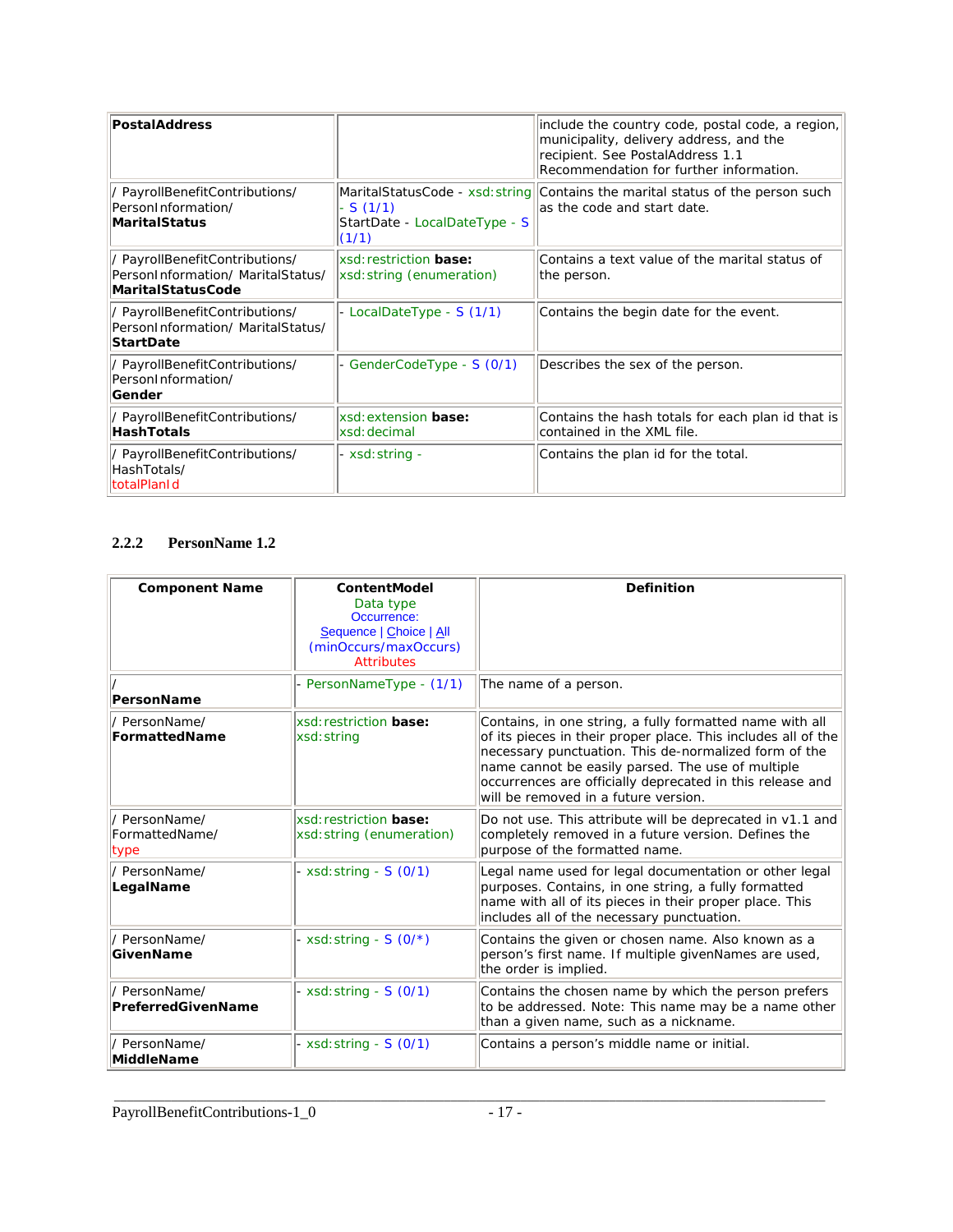| / PersonName/<br>FamilyName             | xsd: restriction base:<br>xsd: string                             | Contains the non-chosen or inherited name. Also known<br>as a person's last name in the Western context. The<br>order is implied by the order of appearance of the<br>FamilyName elements in the XML document. |
|-----------------------------------------|-------------------------------------------------------------------|----------------------------------------------------------------------------------------------------------------------------------------------------------------------------------------------------------------|
| / PersonName/<br>FamilyName/<br>primary | xsd: restriction base:<br>xsd: string (enumeration)               | Defines the order when multiple family names are used.                                                                                                                                                         |
| / PersonName/<br>FamilyName/<br>prefix  | - xsd: string -                                                   | Defines the context for the PersonName prefix, such as<br>family name prefix or aristocratic prefix.                                                                                                           |
| / PersonName/<br> Affix                 | xsd: restriction base:<br>xsd: string                             | Contains the remaining parts of the PersonName as<br>defined by the type attribute.                                                                                                                            |
| / PersonName/ Affix/<br> type           | <b>xsd:</b> restriction <b>base:</b><br>xsd: string (enumeration) | Defines the context for the affix.                                                                                                                                                                             |

#### **2.2.3 PostalAddress 1.2**

| <b>Component Name</b>                               | ContentModel<br>Data type<br>Occurrence:<br>Sequence   Choice   All<br>(minOccurs/maxOccurs)<br><b>Attributes</b>                                                                                          | Definition                                                                                                                                                                                                                                                                                                                                                                                                                                                                                                                                                                                    |
|-----------------------------------------------------|------------------------------------------------------------------------------------------------------------------------------------------------------------------------------------------------------------|-----------------------------------------------------------------------------------------------------------------------------------------------------------------------------------------------------------------------------------------------------------------------------------------------------------------------------------------------------------------------------------------------------------------------------------------------------------------------------------------------------------------------------------------------------------------------------------------------|
| PostalAddress                                       |                                                                                                                                                                                                            | PostalAddressType - (1/1) Describes a postal address used for delivery of mail.                                                                                                                                                                                                                                                                                                                                                                                                                                                                                                               |
| / PostalAddress/<br>type                            | xsd: restriction base:<br>xsd: string (enumeration)                                                                                                                                                        | Defines if the postal address is a street address, military,<br>or post office box.                                                                                                                                                                                                                                                                                                                                                                                                                                                                                                           |
| / PostalAddress/<br>CountryCode                     | xsd: restriction base:<br>xsd: string                                                                                                                                                                      | Contains the ISO 3166-1 two-character country code.                                                                                                                                                                                                                                                                                                                                                                                                                                                                                                                                           |
| / PostalAddress/<br>PostalCode                      | - xsd: string - $S(0/1)$                                                                                                                                                                                   | Codes established by postal authorities for purposes of<br>sorting and delivering mail.                                                                                                                                                                                                                                                                                                                                                                                                                                                                                                       |
| / PostalAddress/<br>Region                          | - xsd: string - $S(0/*)$                                                                                                                                                                                   | Represents the State, Province, and/or County. Military<br>addresses should be stored in multiple regions<br>(hierarchy region from highest to most specific): 1 st<br>region = APO (Army/Airforce Post Office); FPO (Fleet<br>Post Office). 2 nd region = 2 letter designator for part of<br>world (AE Œ Europe, AA Œ Americas)                                                                                                                                                                                                                                                              |
| PostalAddress/<br>Municipality                      | - xsd: string - $S(0/1)$                                                                                                                                                                                   | Represents the city, town, village, or hamlet.                                                                                                                                                                                                                                                                                                                                                                                                                                                                                                                                                |
| / PostalAddress/<br>DeliveryAddress                 | AddressLine - xsd: string - S<br>$(0/*)$<br>StreetName - xsd: string - S<br>(0/1)<br>BuildingNumber - xsd: string<br>$-S(0/1)$<br>Unit - $xsd: string - S(0/1)$<br>PostOfficeBox - xsd: string -<br>S(0/1) | Contains one formatted address line with all of its pieces<br>in their proper place. This includes all of the necessary<br>punctuation. This de-normalized form of the delivery<br>address cannot be easily parsed. AddressLine is used for<br>delivery by the postal service. May contain the name or<br>number of the building, house, and/or street. If the<br>address is decomposed into StreetName and<br>BuildingNumber, do not use AddressLine to store the<br>address. Examples may include: Hancock Building; 5223<br>Oak Street; 213; East 23rd Avenue; P.O. Box 241; Suite<br>200. |
| / PostalAddress/<br>DeliveryAddress/<br>AddressLine | - xsd: string - $S(0/*)$                                                                                                                                                                                   | AddressLine is used for delivery by the postal service.<br>May contain the name or number of the building, house,<br>and/or street. If the address is decomposed into<br>StreetName and BuildingNumber, do not use<br>AddressLine to store the address. Examples may                                                                                                                                                                                                                                                                                                                          |

\_\_\_\_\_\_\_\_\_\_\_\_\_\_\_\_\_\_\_\_\_\_\_\_\_\_\_\_\_\_\_\_\_\_\_\_\_\_\_\_\_\_\_\_\_\_\_\_\_\_\_\_\_\_\_\_\_\_\_\_\_\_\_\_\_\_\_\_\_\_\_\_\_\_\_\_\_\_\_\_\_\_\_\_\_\_\_\_\_\_\_\_\_\_\_\_\_\_\_\_\_\_\_\_\_\_\_\_\_\_\_\_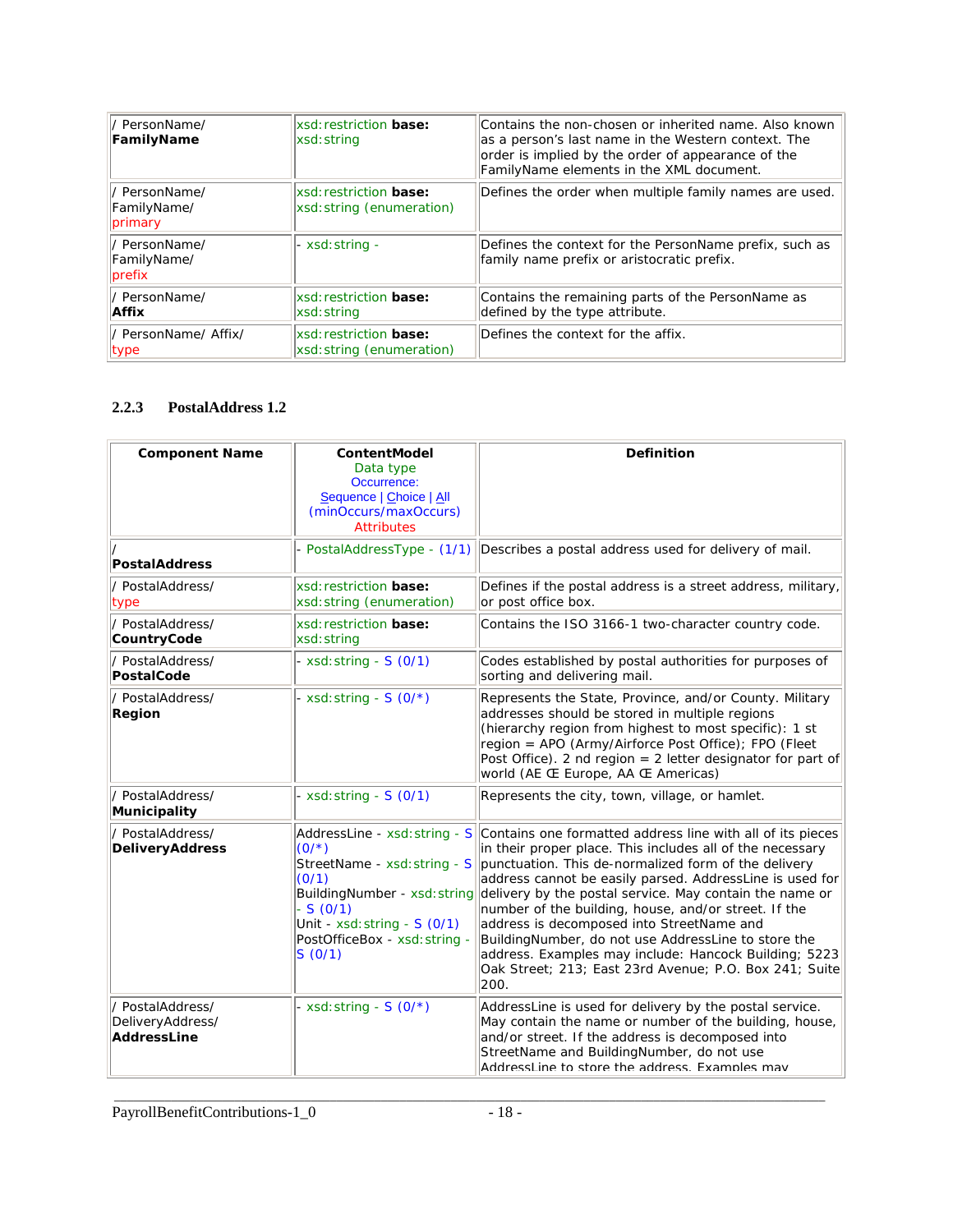|                                                           |                                                                                                                                                                                    | include: Hancock Building; 5223 Oak Street; 213; East<br>23rd Avenue; P.O. Box 241; Suite 200.                                                                                                                                                                                                                                                                                                                                                                                                                                            |
|-----------------------------------------------------------|------------------------------------------------------------------------------------------------------------------------------------------------------------------------------------|-------------------------------------------------------------------------------------------------------------------------------------------------------------------------------------------------------------------------------------------------------------------------------------------------------------------------------------------------------------------------------------------------------------------------------------------------------------------------------------------------------------------------------------------|
| / PostalAddress/<br>DeliveryAddress/<br><b>StreetName</b> | $xsd:$ string - $S(0/1)$                                                                                                                                                           | Contains the street name or number. This may be used<br>for verification, building the address, or storing in a<br>database. If the address is decomposed into<br>StreetName, BuildingNumber and Unit, do not use<br>AddressLine to duplicate that part of the address<br>information. Examples may include: Oak Street; East<br>23rd Avenue.                                                                                                                                                                                             |
| / PostalAddress/<br>DeliveryAddress/<br>BuildingNumber    | - xsd: string - $S(0/1)$                                                                                                                                                           | This element is defined as a string to handle "numbers"<br>such as 7A or 15/III. The term "BuildingNumber" was<br>also used instead of HouseNumber so all types of<br>buildings could apply (house, building, warehouse,<br>tower, etc). This may be used for verification, building<br>the address, or storing in a database. If the address is<br>decomposed into StreetName, BuildingNumber and Unit,<br>do not use AddressLine to duplicate that part of the<br>address information. Examples may include: Hancock<br>Building; 5223. |
| / PostalAddress/<br>DeliveryAddress/<br>Unit              | $xsd: string - S(0/1)$                                                                                                                                                             | Contains the Apartment, Suite, Unit, Room, Floor,<br>Trailer, Level, Hanger, etc. This may be used for<br>verification, building the address, or storing in a<br>database. If the address is decomposed into<br>StreetName, BuildingNumber and Unit, do not use<br>AddressLine to duplicate that part of the address<br>information. Examples may include: Apt. 124, Ste. 300,<br>Upper, Hanger A.                                                                                                                                        |
| / PostalAddress/<br>DeliveryAddress/<br>PostOfficeBox     | - xsd: string - $S(0/1)$                                                                                                                                                           | Contains the Post Office Box. This may be used for<br>verification, building the address, or storing in a<br>database. Example: P.O. Box 241.                                                                                                                                                                                                                                                                                                                                                                                             |
| / PostalAddress/<br>Recipient                             | PersonName -<br>PersonNameType - S (0/1)<br>AdditionalText - xsd: string -<br>$S(0/*)$<br>Organization - xsd: string -<br>S(0/1)<br>OrganizationName -<br>$xsd:$ string - $S(0/1)$ | Contains information about the recipient. This may<br>include a person's name, an organization name, and/or<br>additional information.                                                                                                                                                                                                                                                                                                                                                                                                    |
| / PostalAddress/ Recipient/<br>PersonName                 | - PersonNameType - S<br>(0/1)                                                                                                                                                      | The name of a person.                                                                                                                                                                                                                                                                                                                                                                                                                                                                                                                     |
| / PostalAddress/ Recipient/<br>AdditionalText             | - xsd: string - $S(0/*)$                                                                                                                                                           | May contain other recipient routing information in<br>addition to organization and person name.<br>AdditionalText is used for further routing after it has<br>been delivered by the postal service.                                                                                                                                                                                                                                                                                                                                       |
| / PostalAddress/ Recipient/<br>Organization               | - xsd: string - $S(0/1)$                                                                                                                                                           | Information identifying the organization for which the<br>enrollment data is being transmitted.                                                                                                                                                                                                                                                                                                                                                                                                                                           |
| / PostalAddress/ Recipient/<br>OrganizationName           | - xsd: string - $S(0/1)$                                                                                                                                                           | Contains information about the recipient. This may<br>include a person's name, an organization name, and/or<br>additional information.                                                                                                                                                                                                                                                                                                                                                                                                    |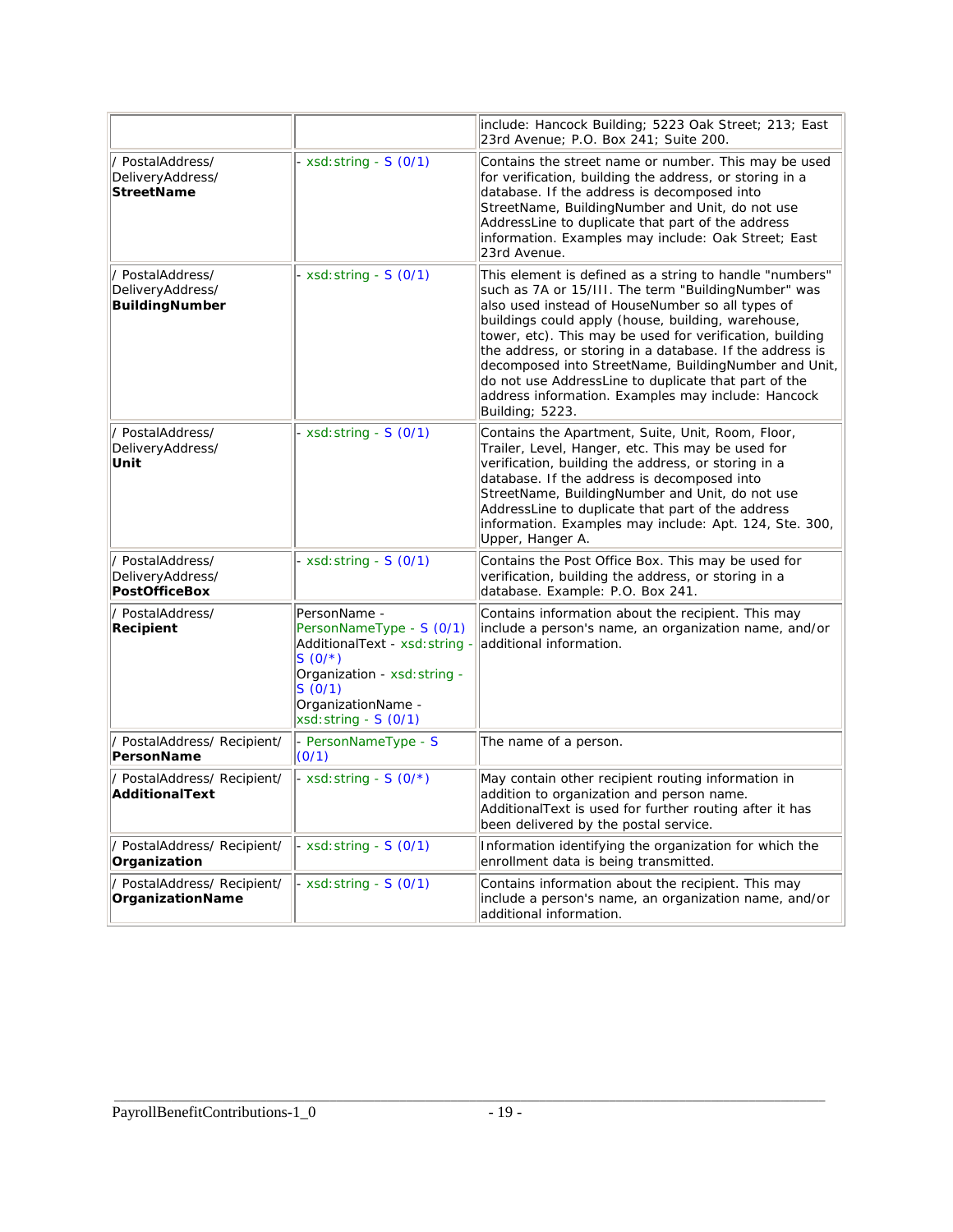## 3 Implementation Considerations

## 4 Known Limitations

This design may not represent payment methods for all international aspects.

## 5 Issues List

| <b>Issue</b>       | <b>Description</b>                                                                                       | <b>Disposition</b> |
|--------------------|----------------------------------------------------------------------------------------------------------|--------------------|
| Should exempt and  |                                                                                                          |                    |
| non-exempt be a    |                                                                                                          |                    |
| Boolean value or   |                                                                                                          |                    |
| elements?          |                                                                                                          |                    |
| Is GoalYTD a       |                                                                                                          |                    |
| duplication of     |                                                                                                          |                    |
| ToDateAmount?      |                                                                                                          |                    |
| Change PlanID to   | According to naming conventions in TSC schema design doc,                                                | Done.              |
| PlanId             | this should be "PlanId".                                                                                 | This is now an     |
|                    |                                                                                                          | attribute of       |
|                    | We also may want to consider generalizing the definition given                                           | ContributionAmou   |
|                    | in the specification slightly. The Benefit Contribution spec is                                          | nt                 |
|                    | intended for use in the US, but we shouldn't use US-centric                                              |                    |
|                    | terms unless it is really necessary. Thus, change "Plan identifier                                       |                    |
|                    | that will be used by the $401(k)$ administrator" to "Plan                                                | Changed            |
|                    | identification code used by the plan administrator."                                                     | definition.        |
|                    | TSC naming conventions; align with SEP model. That model                                                 | Done.              |
| Change GovID to    | looks like this:                                                                                         |                    |
| GovernmentId       | Covernmentid<br>e di country Code pp<br>· turisdiction ge<br># issungkathortty<br><b><i>Changers</i></b> |                    |
|                    | In the context of the PayrollBenefitContributions schema, a                                              |                    |
|                    | typical use of GovernmentId might be to transmit a U.S. Federal                                          |                    |
|                    | Employer Identification Number. This might be accomplished                                               |                    |
|                    | like so <governmentid <="" countrycode="US" document="FEIN" td=""><td></td></governmentid>               |                    |
|                    | issuingAgency="IRS">77-9999999                                                                           |                    |
| Change OrgGovID    | We can imply that this is an organizational id versus an                                                 | Done.              |
| to GovernmentId    | individual id by context.                                                                                |                    |
|                    | <organization></organization>                                                                            |                    |
|                    | <governmentid <="" countrycode="US" document="FEIN" td=""><td></td></governmentid>                       |                    |
|                    | issuingAgency="IRS">77-9999999                                                                           |                    |
|                    |                                                                                                          |                    |
| Change Location to | Can this conform with the SEP LocationSummary element?                                                   | Done.              |
| LocationSummary    | For instance:                                                                                            |                    |
|                    | <locationsummary></locationsummary>                                                                      |                    |
|                    | <municipality>Detroit</municipality>                                                                     |                    |
|                    | <region>Michigan</region>                                                                                |                    |
|                    |                                                                                                          |                    |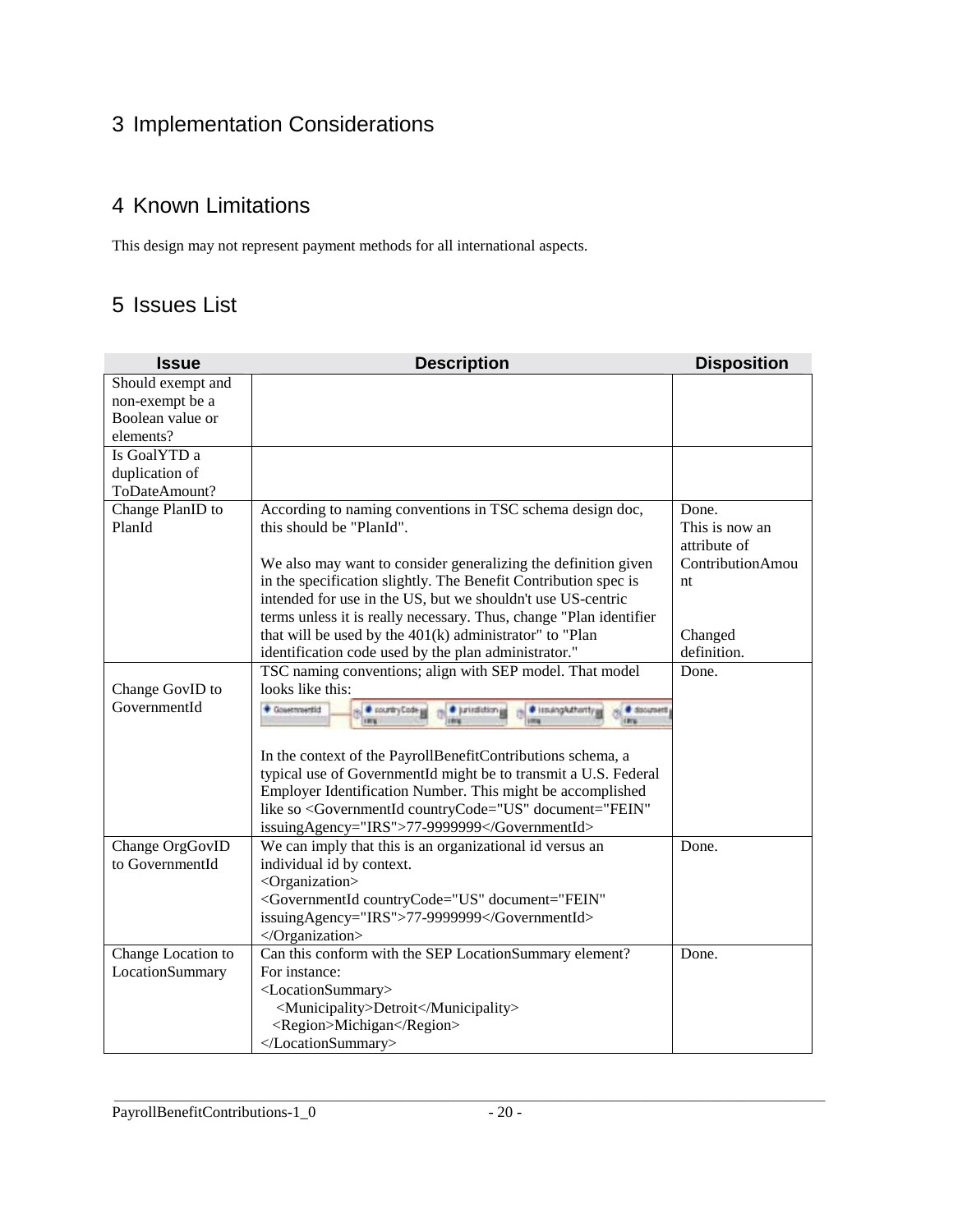| Elimination of an<br>element<br>PersonDetailInforma<br>tion                | $\bullet$ PersonID <sub>E</sub><br>s iring<br>Person Information <sub>R</sub><br>Person Detail Information<br>The existance of this element does not seem to add value here<br>except as a grouping element. Can we promote all children of<br>PersonDetailInformation to be siblings of PersonId. Eliminate<br>the element PersonDetailInformation.                                                                                                                                                                                                        | Done.                                                                                                                                                    |
|----------------------------------------------------------------------------|-------------------------------------------------------------------------------------------------------------------------------------------------------------------------------------------------------------------------------------------------------------------------------------------------------------------------------------------------------------------------------------------------------------------------------------------------------------------------------------------------------------------------------------------------------------|----------------------------------------------------------------------------------------------------------------------------------------------------------|
| Restructure<br>OrganizationInforma<br>tion                                 | Change to this:<br>effective Date<br><b>BovernmentId</b><br>Personid<br>Organization p<br>ossti on<br>Farticipant m                                                                                                                                                                                                                                                                                                                                                                                                                                         | Done.                                                                                                                                                    |
| Change the<br>following element<br>names to meet TSC<br>naming conventions | OrgLevel to OrganizationLevel<br>OrgName to OrganizationName<br>Amt abbreviations to Amount<br>PayFreq to PayFrequency                                                                                                                                                                                                                                                                                                                                                                                                                                      | Done.                                                                                                                                                    |
| EmpType                                                                    | This seems to combine a number of different concepts. I wonder<br>if we might re-defined this into a more generalized, but more<br>detailed model or whether we might at least change the name of<br>the element. Currently the EmpType model looks like this:<br>+ FullTime<br>+ PartTime<br>+ EmpType<br>+ PartTimeBenefits<br>+ Contract<br>+ Other                                                                                                                                                                                                      | Changed to<br>Employee<br>Schedule as<br>datatype with<br>enumerated list.<br>We will make this<br>a string and add the<br>list to the<br>documentation. |
|                                                                            | The Enrollment Schema includes a HumanResourceType<br>element:<br>+ HumanResourceTypeCode<br>*Jathing<br>+ HumanResourceType<br>+ StartDate,<br>LocaDateType<br>The HumanResourceType is a little less hard-coded than the<br>EmpType, but has the disadvantage that trading partners need to<br>agree on single code that may actually describe a few different<br>concepts. I'd suggest going with the HumanResourceType<br>model above or a detailed model that broke out the specific<br>parameters such as the ones below:<br>ScheduleType<br>fullTime |                                                                                                                                                          |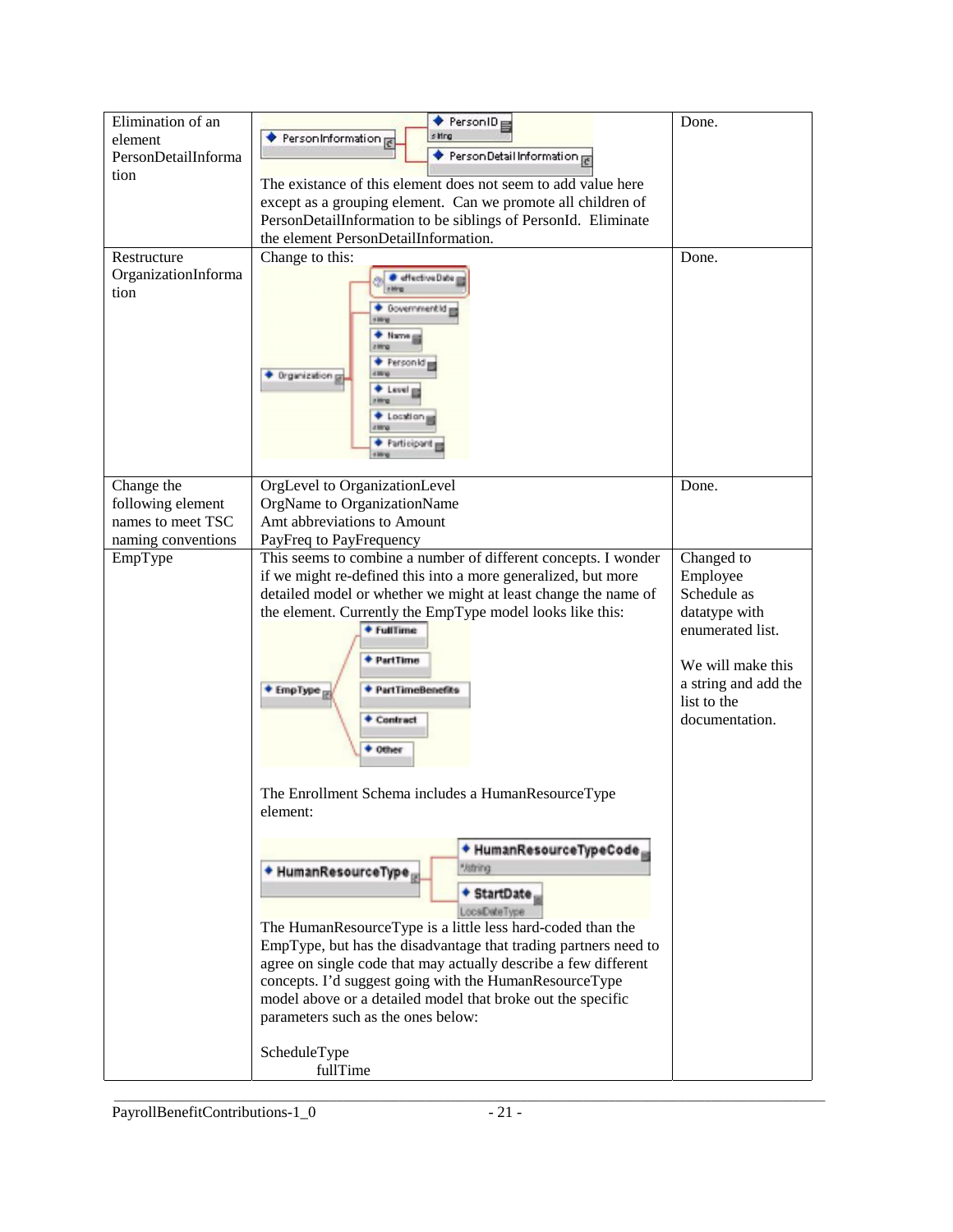|               | partTime                                                          |                    |
|---------------|-------------------------------------------------------------------|--------------------|
|               | BenefitsEligible                                                  |                    |
|               | $yes \mid no$                                                     |                    |
|               | OverTimeStatus                                                    |                    |
|               | exempt   nonExempt                                                |                    |
|               | EmployeeStatus                                                    |                    |
|               | DirectHireEmployee                                                |                    |
|               | VendorEmployee (e.g., employee of temp staffing co)               |                    |
|               | OtherContractor (e.g., individual 1099)                           |                    |
|               | Duration                                                          |                    |
|               | Regular (on-going, no-set end date)                               |                    |
|               | Temporary (set end date or will end before outside                |                    |
|               | cutoff date)                                                      |                    |
|               |                                                                   |                    |
|               | Note: if the group decides to go with the                         |                    |
|               | "HumanResourceTypeCode approach" the element should be            |                    |
|               | made optional, so the door would be left open for a backwardly-   |                    |
|               | compatible future version with a more detailed and generalized    |                    |
|               | description of HumanResourceType. For example                     |                    |
|               |                                                                   |                    |
|               | ELEMENT HumanResourceType</td <td></td>                           |                    |
|               | (HumanResourceTypeCode?, ScheduleType?,                           |                    |
|               | BenefitsEligible?, OvertimeStatus?, EmployeeStatus?,              |                    |
|               | Duration?)>                                                       |                    |
| MaritalStatus | This seems pretty simple, but I wonder if the enumerations are    | Done.              |
|               | adequate. Below is the model in the benefits enrollment spec.     |                    |
|               | Perhaps it can be reused:                                         | Make this an       |
|               |                                                                   | enumerated list    |
|               | + MaritalStatusCode                                               | with start date.   |
|               |                                                                   | This may be a good |
|               | * MaritalStatus                                                   | candidate for the  |
|               | * StartDate<br>LocalDateTvp                                       | TSC extension.     |
|               |                                                                   |                    |
|               | The Enrollment DTD does not constrain the value of                |                    |
|               | MaritalStatusCode in the schema, but they list these values in    |                    |
|               | the documentation:                                                |                    |
|               | Registered Domestic Partner   Divorced   Single   Married         |                    |
|               | Unreported   Separated   Unmarried   Widowed   Legally            |                    |
|               | Separated                                                         |                    |
|               |                                                                   |                    |
|               | [If what is desired is an enumeration, I would eliminate the      |                    |
|               | element "MaritalStatus" and make it an enumerated attribute of    |                    |
|               | PersonDetailInformation.]                                         |                    |
| Change DOB to | This is the convention in SEP and in the Enrollment spec. You     | Done.              |
| DateOfBirth   | might also want to consider this model in the Enrollment spec:    |                    |
|               | + DateOfBirth,                                                    | Change complex     |
|               | LocalDateType<br>+ DateOfBirth                                    | DOB element to     |
|               | + PriorincorrectDateOfBirth                                       | DateOfBirthInform  |
|               | ocalDateTvpe                                                      | ation. Make simple |
|               |                                                                   | DOB element to     |
|               |                                                                   | data type.         |
| Dates         | Examine all date fields and make sure you have the proper cpo     | Done               |
|               | date data type in light of the recent recommendation.             |                    |
| PersonName,   | Use includes of these recent specs to keep these objects current. | Done               |
|               |                                                                   |                    |

\_\_\_\_\_\_\_\_\_\_\_\_\_\_\_\_\_\_\_\_\_\_\_\_\_\_\_\_\_\_\_\_\_\_\_\_\_\_\_\_\_\_\_\_\_\_\_\_\_\_\_\_\_\_\_\_\_\_\_\_\_\_\_\_\_\_\_\_\_\_\_\_\_\_\_\_\_\_\_\_\_\_\_\_\_\_\_\_\_\_\_\_\_\_\_\_\_\_\_\_\_\_\_\_\_\_\_\_\_\_\_\_ PayrollBenefitContributions-1\_0 - 22 -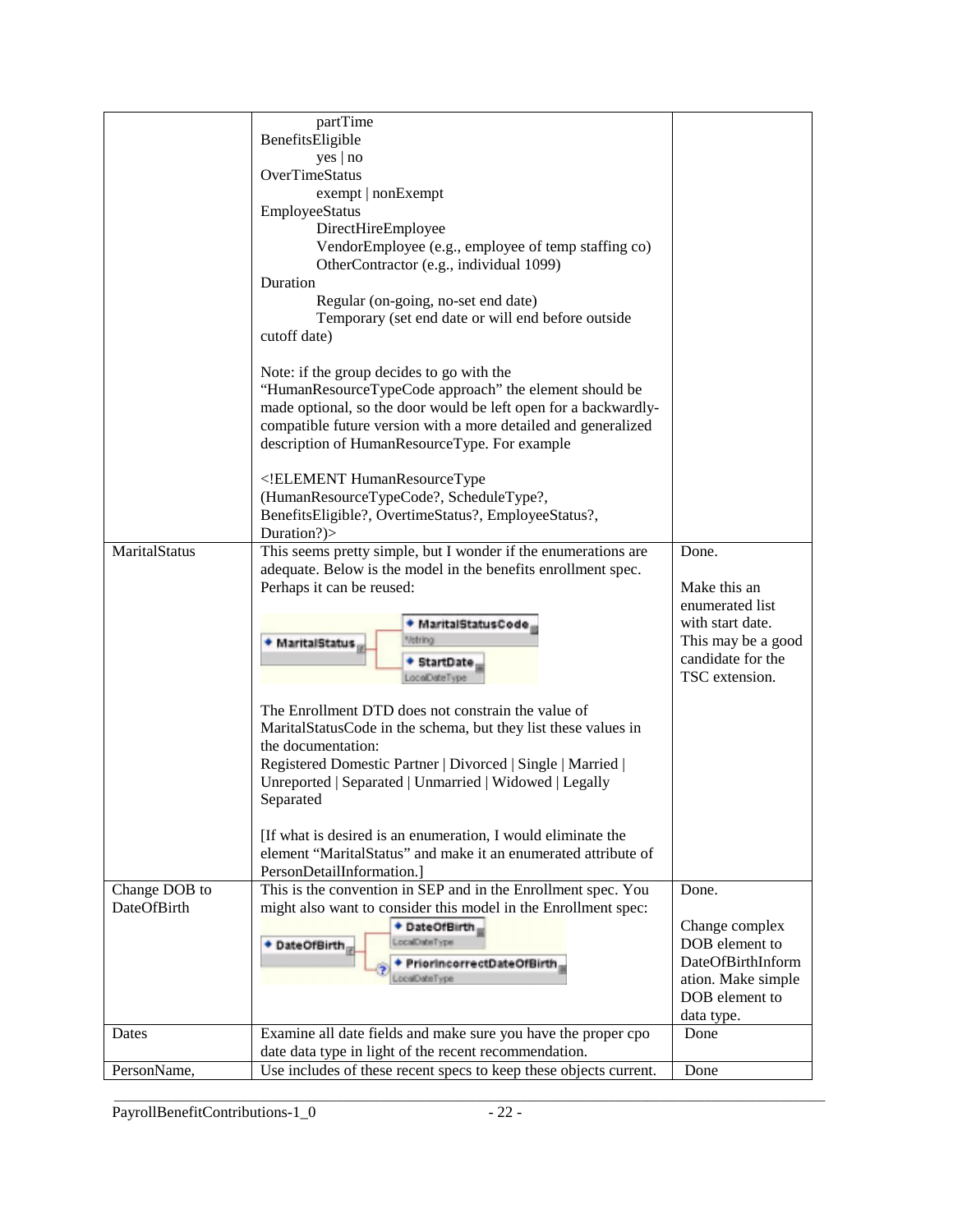| PostalAddress                                                      | <xsd:include http:="" schemalocation="http://schemas.hr-&lt;br&gt;xml.org/xc/canon/CPO/PersonName-1_1/PersonName-&lt;br&gt;&lt;math&gt;1_1.xsd/&lt;/math&gt;&lt;br&gt;&lt;xsd:include schemaLocation=" schemas.hr-<br="">xml.org/xc/canon/CPO/PostalAddress-1_1/PostalAddress-</xsd:include>                                                         |                                                                                                                         |
|--------------------------------------------------------------------|------------------------------------------------------------------------------------------------------------------------------------------------------------------------------------------------------------------------------------------------------------------------------------------------------------------------------------------------------|-------------------------------------------------------------------------------------------------------------------------|
|                                                                    | $1_1.xsd/$                                                                                                                                                                                                                                                                                                                                           |                                                                                                                         |
| Change<br>PayFrequency to<br>enumeration.                          | $\bullet$ Daily<br>s iring<br>◆ Weekly <sub>E</sub><br>◆ TwiceWeekly <sub>E</sub><br>s iring<br>$\bullet$ Biweekly<br>s iring<br>PayFrequency F<br>Four Weeks<br>s iring<br>M<br>s iring<br>Semi Monthly<br>s king<br>$\bullet$ Quarterly $\mathbf{p}$<br>$*$ Annually<br>s iring<br>Make this an attribute of PayrollInformation with an enumerated | Changed to<br>datatype with<br>enumerated list.                                                                         |
|                                                                    | list of these values.                                                                                                                                                                                                                                                                                                                                |                                                                                                                         |
| Change<br>CompensationType<br>element to attribute<br>enumeration. | Can make CompensationTyp an enumeration?                                                                                                                                                                                                                                                                                                             | Remove sub-<br>elements and add<br>enumeration to<br>CompensationType                                                   |
| Reduce planType                                                    | Can we make planType (i.e. 401k) enumerations an attribute of                                                                                                                                                                                                                                                                                        | Move attributes                                                                                                         |
| enumeration<br>occurrences                                         | <contribution> and eliminate it from all of its children? If not,<br/>we can make it a reusable and reduce duplicative declarations.<br/>If so, it will reduce replication of declarations.</contribution>                                                                                                                                           | (planType and<br>contributionType)<br>from<br>ContributionAmou<br>nt and<br>ToDateAmount to<br>Contribution<br>element. |
| CurrencyCode                                                       | Verify that all amount fields have a currencyCode attribute<br>associate with it.                                                                                                                                                                                                                                                                    | Done                                                                                                                    |
| PersonId                                                           | Change PersonID to PersonId per tsc naming conventions.                                                                                                                                                                                                                                                                                              | Changed.                                                                                                                |
|                                                                    | Should this be ParticipantId? It seems that PersonId seems like a<br>bigger concept.                                                                                                                                                                                                                                                                 | Leave as PersonId<br>because the person<br>may not be a<br>participant                                                  |